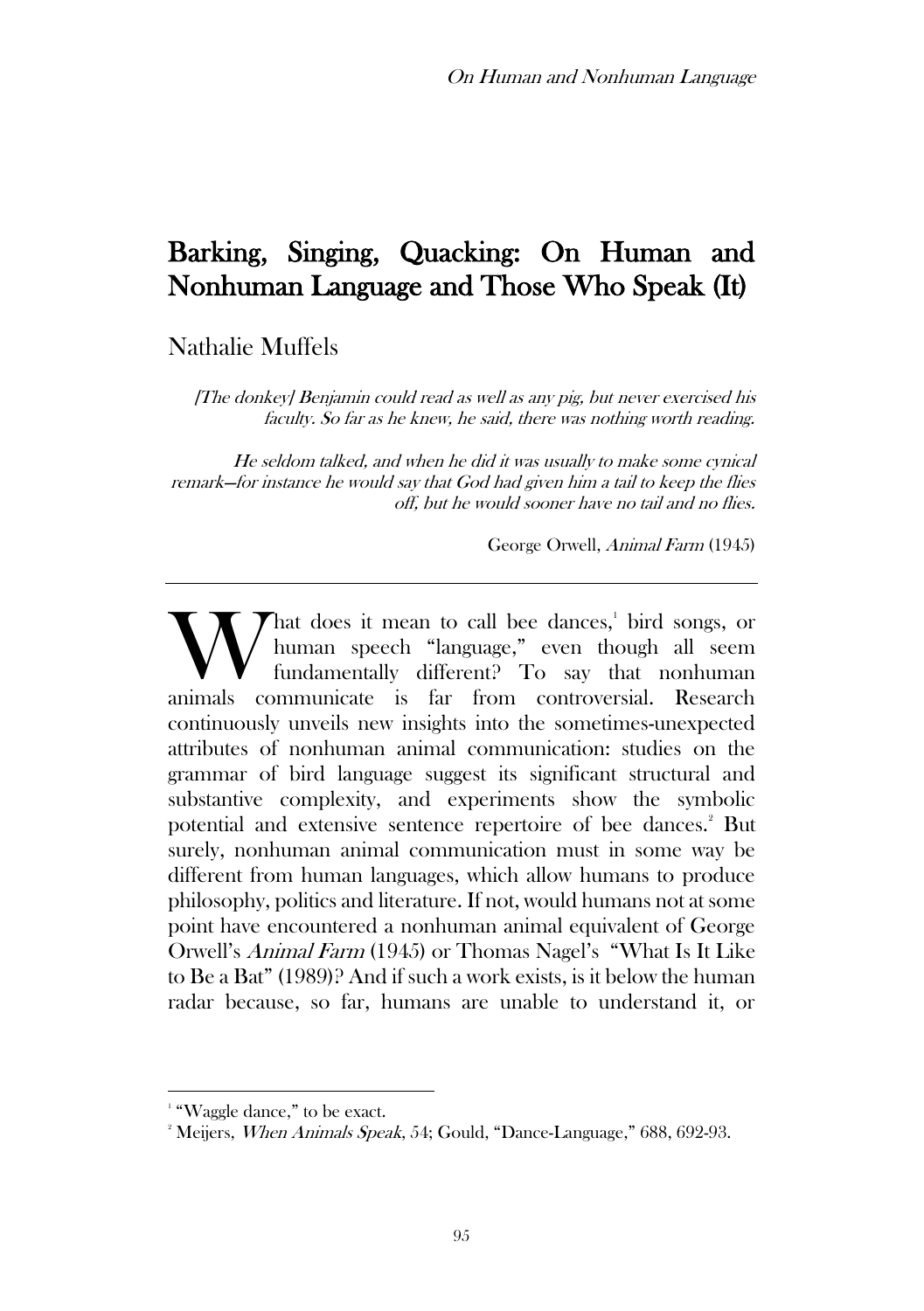because humans *know* they are unable to understand it?<sup>3</sup> Yet, exactly these questions seem to point to a concession. More and more, humans discover and study (to humans and other species) unfathomable methods of information conveyance by nonhuman animals. To acknowledge the intricacy and complexity of nonhuman animal communication methods represents a departure from longheld notions of nonhuman animal communication as mechanical, instinctive and rudimentary. Recognising such exchanges as equivalent to human language, however, is another story: doing so would deeply upset the belief in human language's uniqueness and exceptional potency, a belief that is fundamental to historical and contemporary human worldviews. This tension points to an uneasiness towards the potential implications of recognising nonhuman animal languages as equivalent or comparable to human languages, for such a turn could impact the current interspecies relational system, which comprises a human society in which nonhuman animals hold, euphemistically said, an instrumental function.

In this article, I want to investigate this tension in the relationship between human and nonhuman animal language, determining if and how it might hint at a larger ideological framework that circumscribes interspecies relations. This tension is

<sup>3</sup> In this article, I use the terms "nonhuman animal" and "human." Language is loaded, and it develops continuously, and therefore choosing what terms to use in research is a tricky task. While at the moment of writing "nonhuman animal" is a common term in animal studies, 'human animal' is less so. Words are not just words: "nonhuman animal" adheres to the idea that there is also a human animal, whereas the term "human" does not reflect this. Connotations of "human," instead of "human animal," imply an emphasis on singularly "human." This artificially distances "human" from nonhuman animals, which "human animal" potentially avoids. Nonetheless, I will use "human" as this is the more commonly used term at the moment of writing. The quickly evolving and expanding research on nonhuman animals, along with its ever-changing language conventions, bears witness to the necessary but complex consideration of interspecies relationships. Articles and research are in that sense also reflections of the time, so if at another time the terms I use in this article are no longer appropriate, which I imagine to happen as they rarely are, please regard this choice within the context of the time of writing.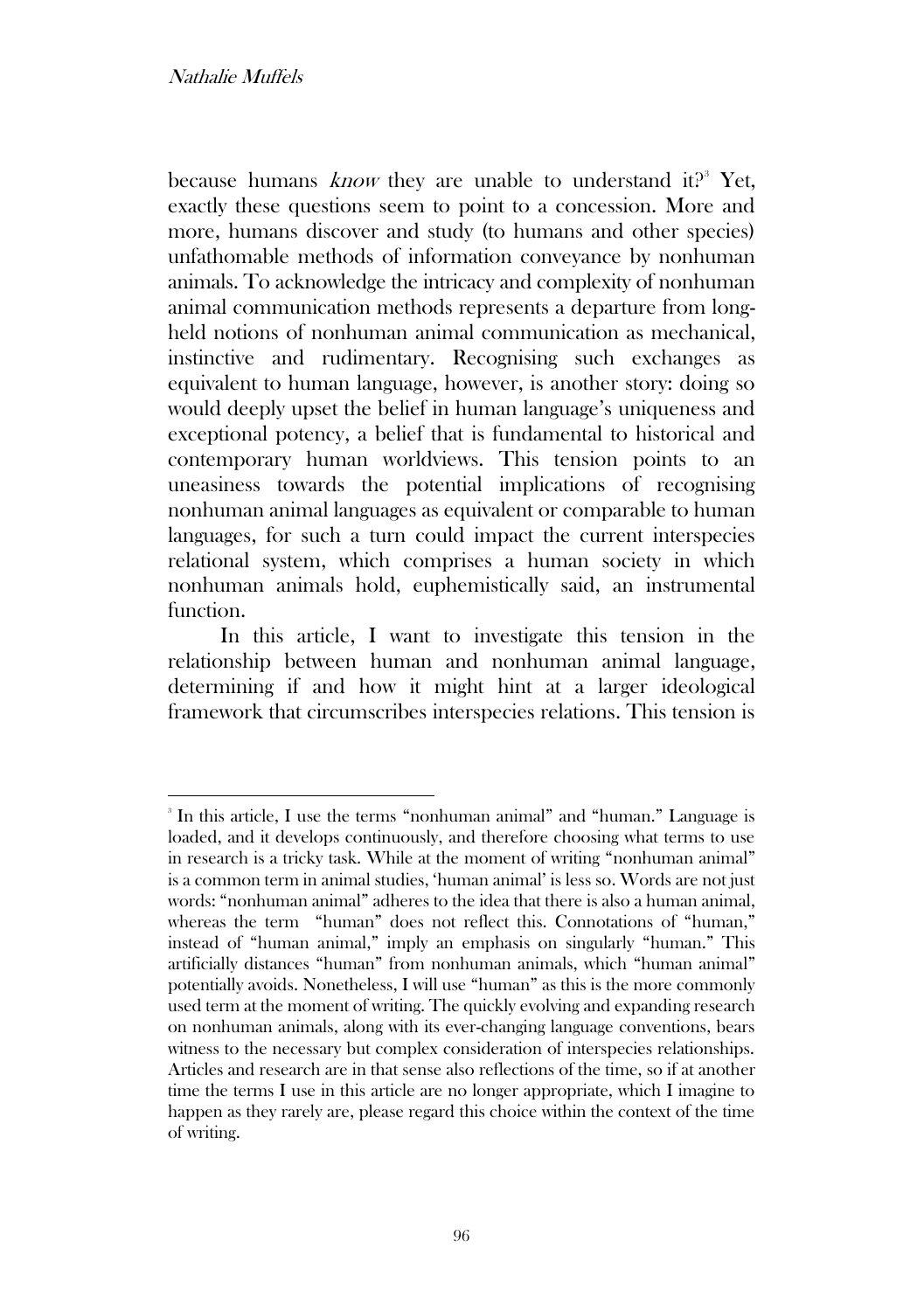just one of many indications, or symptoms,<sup>4</sup> that separately might not make an impression, and are perhaps barely even perceptible in daily life because they conform to normative conceptions of human and nonhuman animal language. Within this context, human utterances hold potential for profound meanings, while duck quacks are generally less likely to harbour similar expectations. Such normative conceptions are generally indistinct and unquestioned, yet purposefully so, as they are part of the prescriptive ideologies that determine meaning production in the context of human and nonhuman animal language. The result is that one specific interpretation of language—language as it is potentially used by humans—is privileged at the expense of other languages that do not quite fit into that category. This stigmatises other language practices, and by extension, their practitioners. I am interested in the processes involved in the representation and construction of differences between human language and nonhuman animal language. Language, human and nonhuman, is more than a theoretical phenomenon or social practice. It is an ideological concept that addresses human and nonhuman beings through everyday conventions and practices, as they partake in contemporary interspecies society.<sup>5</sup> The concept of language provokes various different questions that in distinct but subtle ways attend to and lean on species subjectivity: How are humans "different" from nonhuman animals? How do humans identify with but also

<sup>&</sup>lt;sup>4</sup> Two examples of other symptoms of the tension in the relation between human and nonhuman animal language that I am interested in studying further are unserious or mocking depictions of animal language in human culture, such as the use of animal sounds in (popular) media to create a comical or absurd effect. Examples include Tim Burton's Mars Attacks! (1996), and humans speaking (metaphorically) through nonhuman animal figures in (popular) media to reflect on human issues, such as in Disney's Zootopia (2016).

<sup>5</sup> Rather than "society," a term that excludes nonhuman animals as societal subjects, I refer to 'interspecies society' to articulate my point of view that contemporary societal organization extends beyond species borders due to the far-reaching consequences of interspecies relations on both human and nonhuman animals, a point of view that is reflected throughout this article.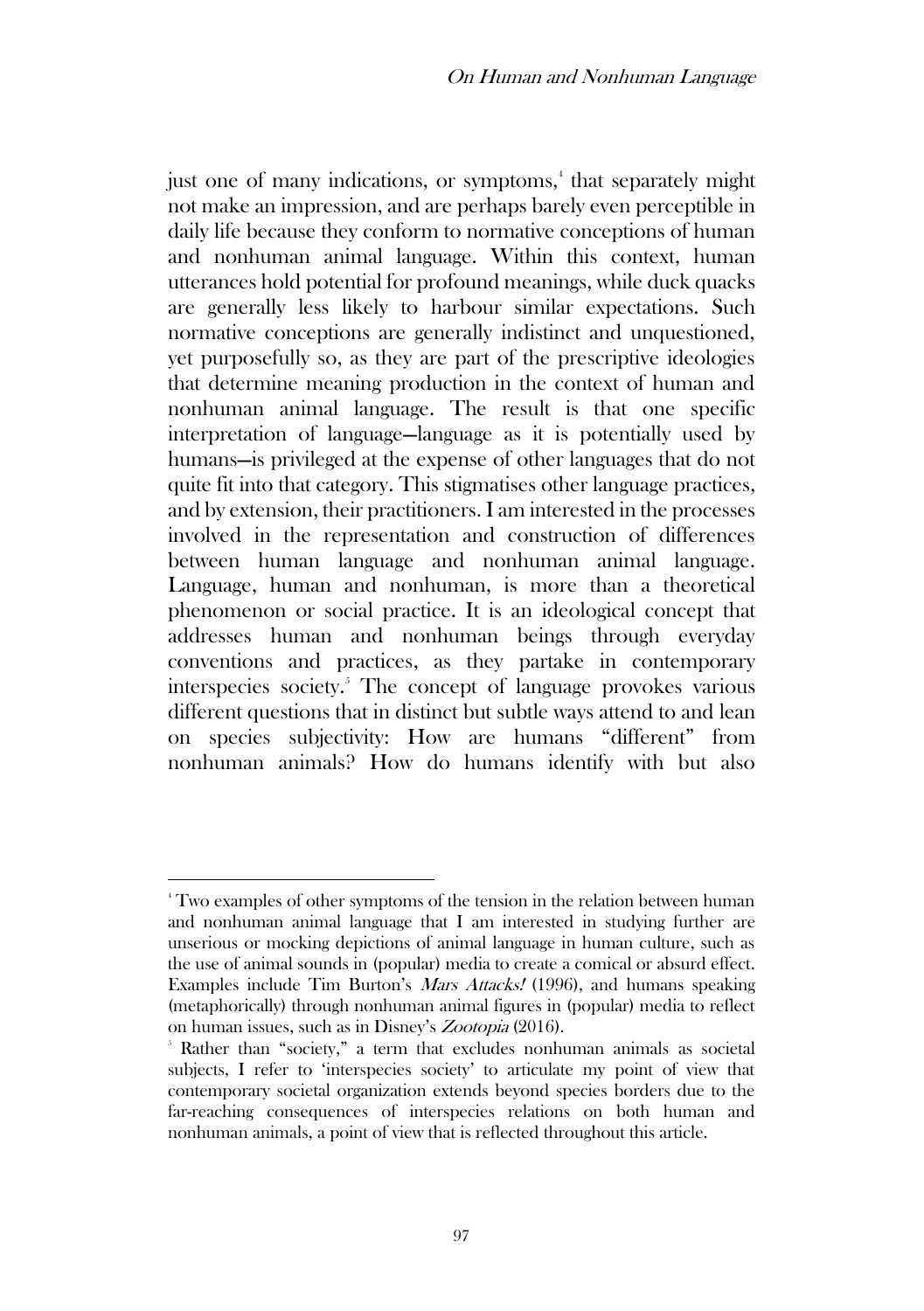dissociate from nonhuman others when they reflect on relational positionality in interspecies society? <sup>6</sup>

Stuart Hall's understanding of ideology underlines the farreaching implications of normative ideas on language. As a cultural studies scholar, Hall defines ideology in a way that focuses on society at large. As a result, the relevance of his concept of ideology to research on human and nonhuman animal languages might not immediately be evident. However, throughout this article I will follow the logic that society at large is inevitably an interspecies society because ideas about the human-nonhuman animal divide play a fundamental role in determining how society is organised and how its subjects are positioned. Hall explains that ideologies are "the mental frameworks—the languages, the concepts, categories, imagery of thought, and the representation—which different classes and social groups deploy to make sense of, define, figure out and render intelligible the way society works."<sup>7</sup> The ways humans understand and represent human and nonhuman animal language are not independent of or inconsequential to the human perspective on reality. These ways of understanding and representation actively constitute how interspecies society is organised. They inform and create what is considered part of consensus reality, and what is not.

<sup>6</sup> While writing about "humans" might give the impression I refer to beings I am not part of, it has not escaped my notice that I, too, am a human. Problematizing anthropocentrism and normative human subjectivity as a human is difficult, and frankly disorienting. I do not assume I can shed my human subjectivity, for that would be unrealistic and presumptuous. To be able to estrange oneself (that is, me as I write and you as you read) even a fraction from this subjectivity, I think it is helpful to refer to humans with a slightly more distanced "humans" and "they," instead of "we" and "us humans." This is not because I especially believe that the illusion of distance is effective or even beneficial (for it is purely performative because this illusion, or any actual distance for that matter, is limited by what human subjectivity allows of it), but more so because the alternative wording of "us/we humans" pertains to a group sentiment, which in this context I particularly want to avoid. I do not speak for humans. I speak for myself, however, unavoidably I do speak from a human positionality. Consequently, it is very fair to wonder about to what extent I can reasonably execute this project without compromising the results, if at all. I wonder about that myself too. Rather than invalidating any attempt because a human is not the optimal being to do this research, I prioritise making an effort to develop this underexplored research. <sup>7</sup> Griffin, Communication, 344.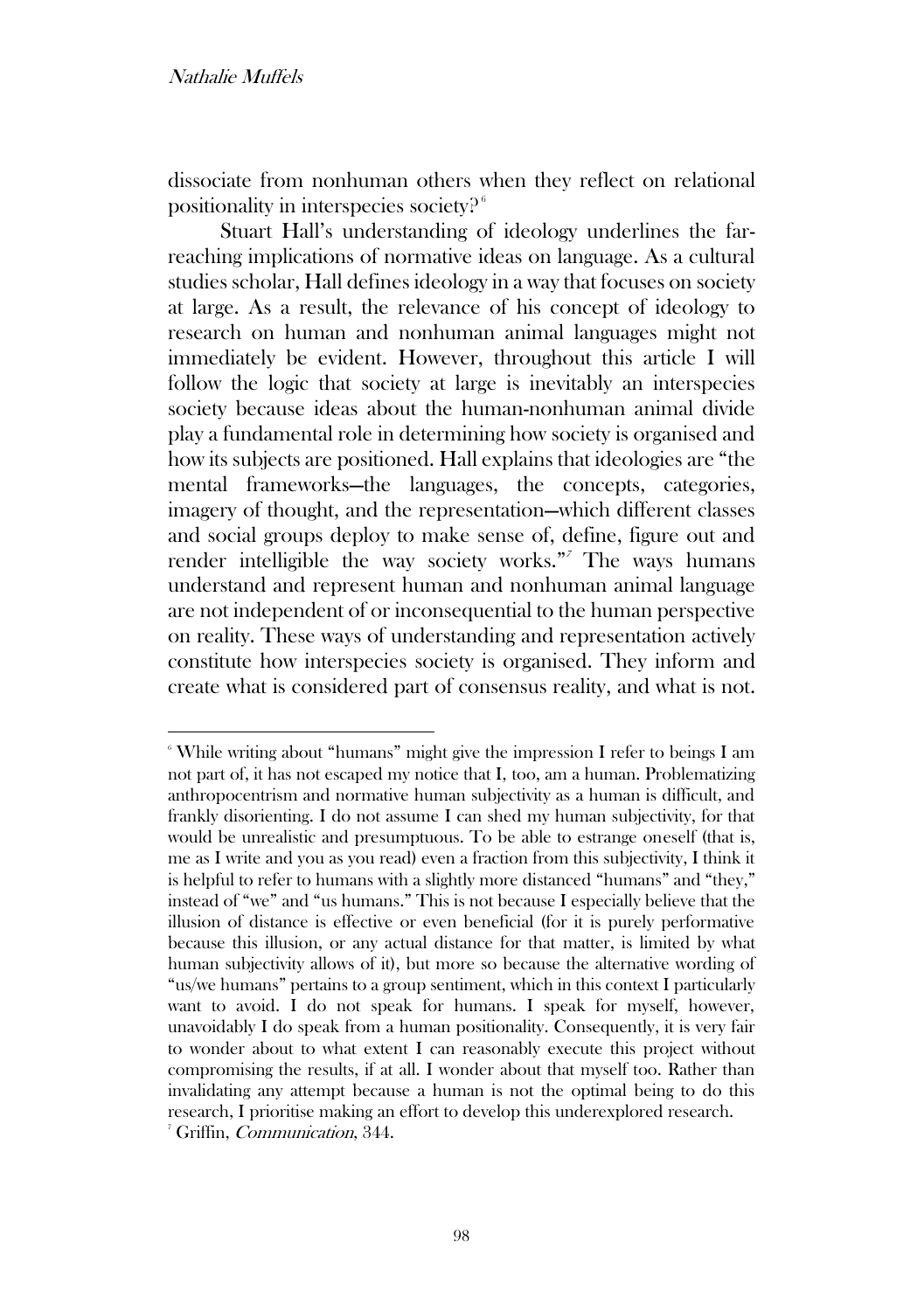The effect of ideology is that one does not question or suspect normal beliefs because they are normal, and that those beliefs are normal because one does not question or suspect them. Breaking with these tendencies, I aim in this article to examine what happens when I attempt to question assumptions that humans do not normally think to question.

I will examine the normative ideas on language and species that circulate in human knowledge production, considering how these ideas are connected and what parts they play in how humans construct and understand their subjective identity, which unfolds in relation to those of nonhuman animal beings. To do this, I will look at texts about human and nonhuman animal language to examine what the language used in these texts reveals of the ideological ideas humans hold, based on the concept of "species," about the humananimal divide.

In this philosophical research project, I follow a two-step process and therefore divide the article into two sections. In the first section, *The Language of Language*, I will trace the ways that ideas about species inform and influence conceptions of language. I will look at three text excerpts, each of which gives different insights into normative ideas of "language." By close reading these excerpts, which theorise "language" from different perspectives according the their research fields of their authors, I will look at the significant ways they shape human conceptions of language.<sup>8</sup> In the second section, I will zoom in on understandings of "species" and consider how interpretation influences interspecies relationships. Specifically, I will consider "species" in the light of the terms "naturalisation" and "construct." Finally, I will depart from abstract theorisation to briefly consider in what practical ways conceptions of "language" and "species" can be found in the physical world. Taking these steps, I

<sup>8</sup> To a (un)certain extent, I cannot avoid the arbitrariness of the material I examine. I have selected a number of texts that are illustrative, but not perfectly exemplary or representative for the research fields on language. My aim (and expectation) is not to formulate a conclusive evaluation, but rather to initiate the first steps of an inquiry on the relation between "species" and "language," which naturally requires a more extensive and thorough analysis of a wider selection of texts than I can provide here.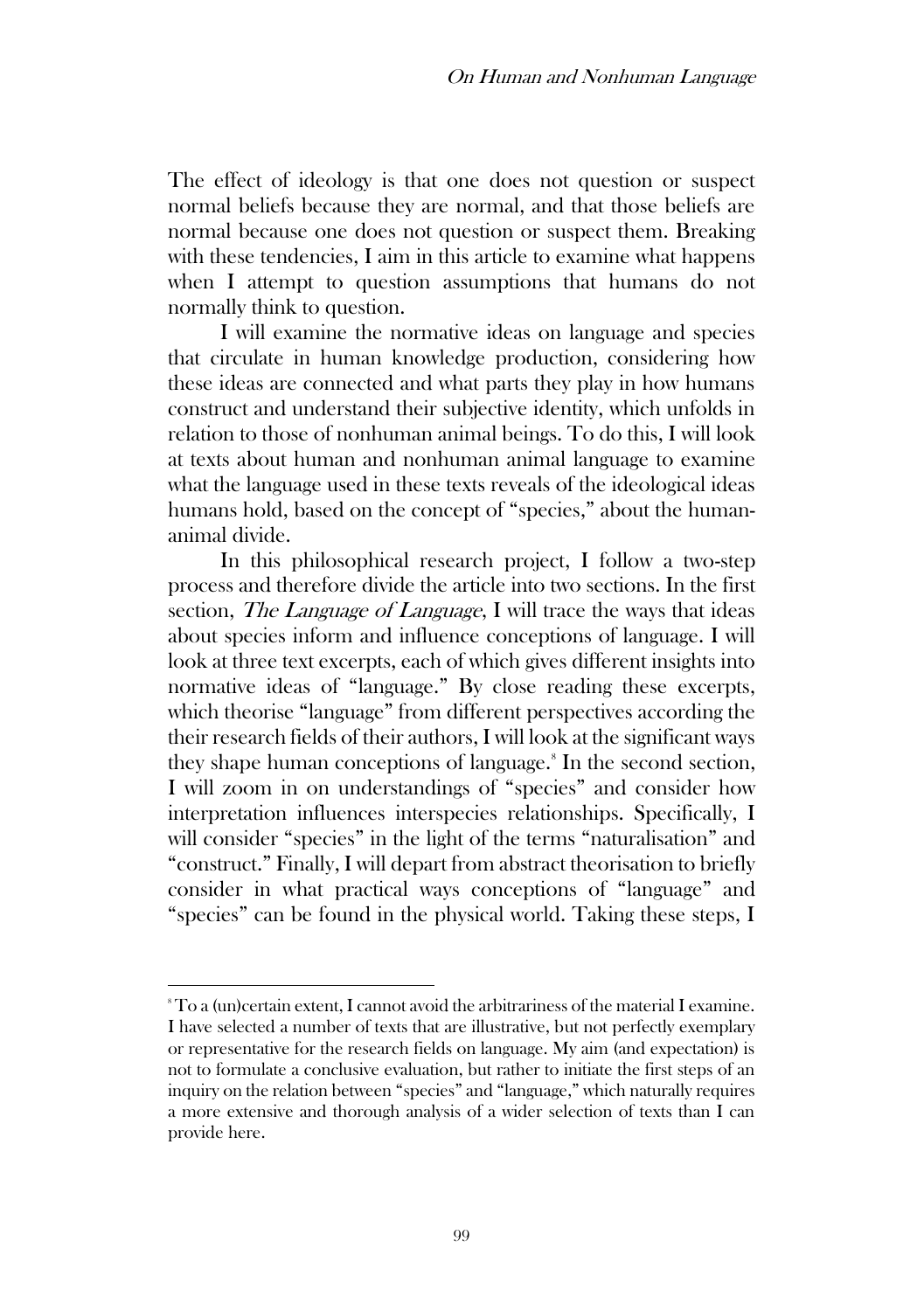hope to come closer to an understanding of how the concepts of "language" and "species" are not just related but intertwined.

# The language of language

Theories on the origin and nature of language explain how language is attributed to humans and nonhuman animals. Studying these theories, consequently, is a useful first step in examining the relationship between language and species. Broadly speaking, these theories branch out in two directions: there are biological approaches and the humanistic ones. The humanistic approach considers language as a socio-cultural construction, while biological approaches argue that language is the result of evolutionary or (socio)biological processes. In his debated yet influential The Language Instinct (1994), Steven Pinker follows a biological approach, arguing that language is "the product of a special human instinct" such that the ability to understand language is innate to the human mind.<sup>9</sup> There is an extensive number of works on the origin of language that are available today and this text offers relevant insight in normative ideas on human-nonhuman animal differences specifically because of its biological approach. I do not examine this text in an attempt to verify the theory it poses. Instead, I am interested in the language of the text, its narrative strategies and the underlying assumptions on which it builds. My aim, therefore is not to involve myself in debates on the epistemological truth of Pinker's theory of language. Rather, I want to explore how language is used in its formulation. Pinker's text mostly focuses on humans and language, but every now and then nonhuman animals appear. Why and how do nonhuman animals fit into explanations of how humans acquire language? What does the language in this text reveal about ideological assumptions around human-nonhuman animal differences?

According to *The Language Instinct*, language is universal to human societies. Language must be innate, rather than learned, because children show many signs of instinctual language use, develop intricate grammar systems without instruction, and apply

<sup>&</sup>lt;sup>9</sup> Chomsky, *Language and Mind*, 24; Pinker, *The Language Instinct*, 21, 26.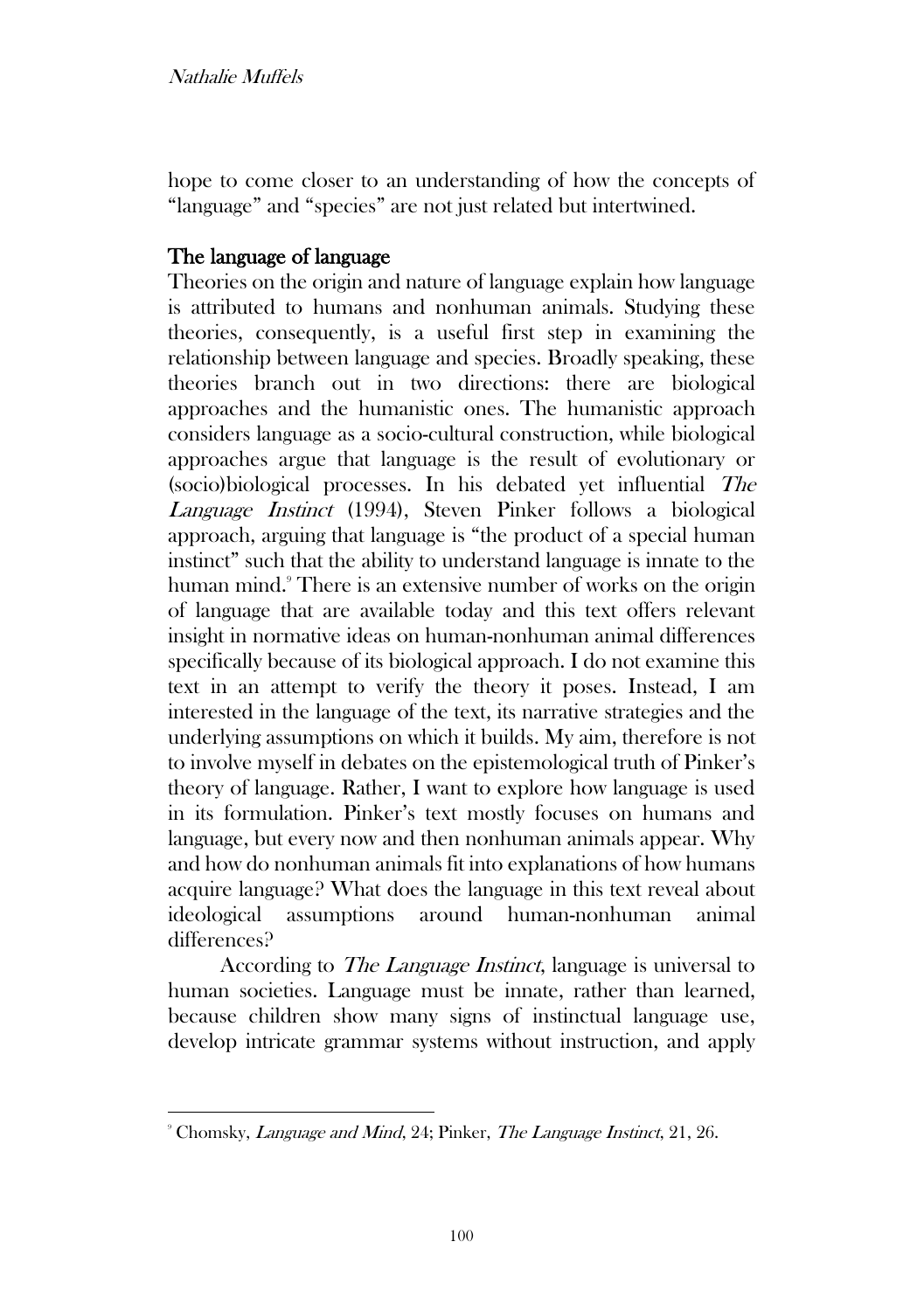and correct grammatical structures without exposure to correct use.<sup>10</sup> Pinker's approach builds on Noam Chomsky's notion of universal grammar, which is not a linguistic grammar but a mental grammar that underlies all human linguistic grammars and that humans are able to grasp and apply intuitively.<sup>11</sup> This universal grammar allows humans to produce language and participate in language exchanges between humans.

The Language Instinct uses cognitive science to locate the origin of language in the mind and evolutionary psychological adaptation.<sup>12</sup> Pinker writes, for instance, that "the mind contains" blueprints for grammatical rules."<sup>13</sup> This is then not only a biological, but also an essentialist approach to language. Viewing language as part of a human's essence, it is even described as "our biological birthright."<sup>14</sup> This deterministic argument seems to disconnect the origin of language from the realm of culture and places it in that of nature. Historically, culture is founded and grounded in human existence, and therefore it already excludes nonhuman animals (and other nonhuman beings) right from the outset. By arguing that language is not produced culturally but biologically, *The Language* Instinct assigns a biological origin to language and leaves open a possibility for language in nonhuman animal instincts—for nonhuman animals, too, have a biological component (and arguably even more so than humans, following dichotomous nature-culture debates that emphasise humans are cultured beings).<sup>15</sup> This biologisation of language's origin might seem to create an opportunity for nonhuman animals to be included in the realm of language, for they, too, perhaps have language in their instincts. However, the text calls "language" a "special human instinct," refutes possibility of this: "language is a magnificent ability unique to Homo sapiens among living species."<sup>16</sup> At moments, the text considers ways that nonhuman animals are unique: while the human species is

<sup>&</sup>lt;sup>10</sup> Pinker, *The Language Instinct*,  $411, 22, 39, 293$ .

 $11$  Id., 22-23.

 $12$  Id., 18-19.

 $13$  Id., 43.

 $14$  *Id.*, 19.

 $<sup>15</sup>$  Hall, *Representation*, 233.</sup>

<sup>&</sup>lt;sup>16</sup> Pinker, *The Language Instinct*, 19.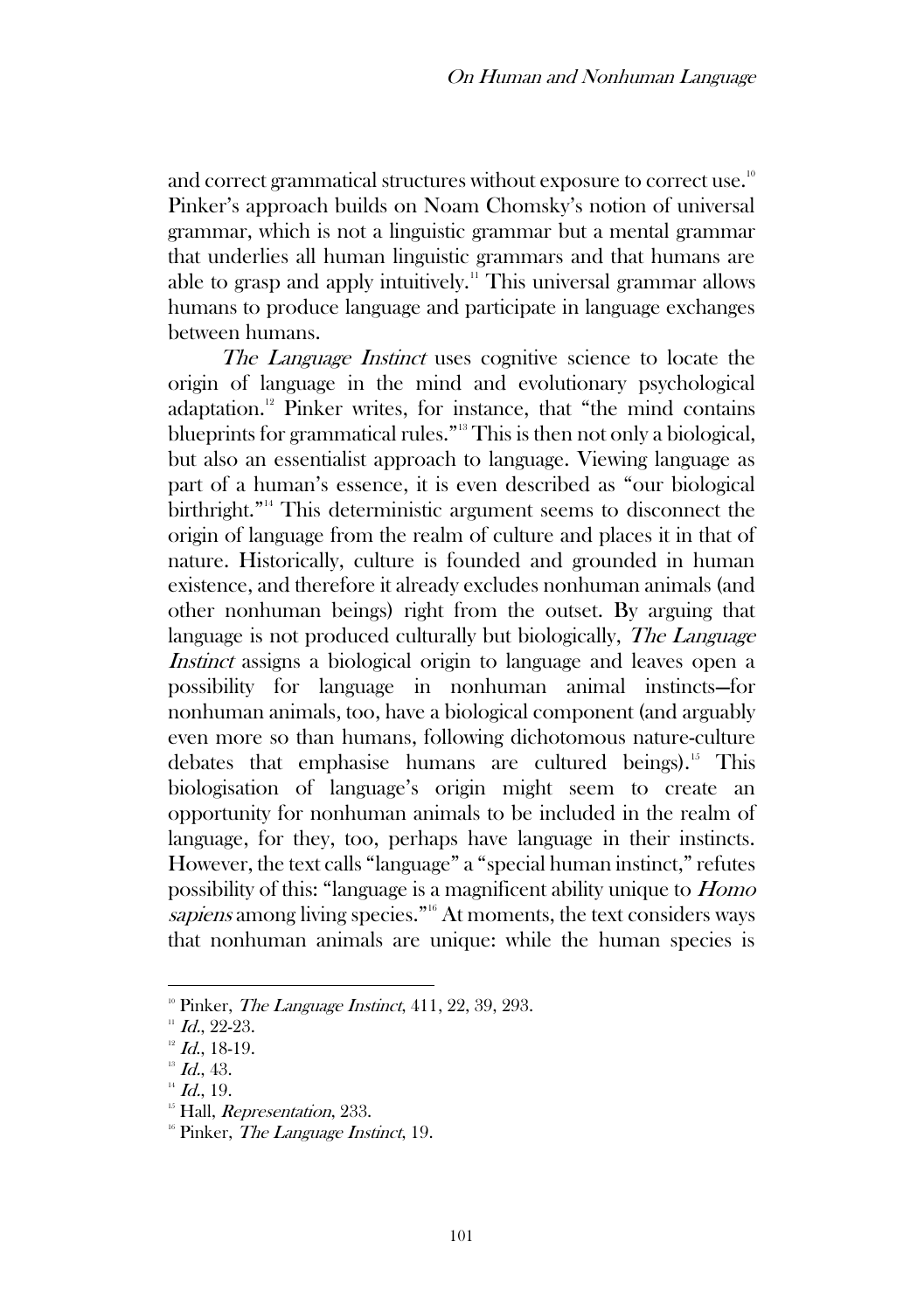unique, nonhuman animals certainly are unique too, for spiders can spin webs and bats use Doppler sonar. "In nature's talent show" Pinker writes, "we are simply a species of primate with our own act." <sup>17</sup> Despite these frequent comparisons of the human language instinct to nonhuman animal instincts, which create the impression of putting both the human and the nonhuman on equal footing, a dazzlement by human language permeates the text: the "formidable collective powers" that human language produces and the consequence that humans, "like blue-green algae and earthworms, [have] wrought far-reaching changes on the planet," may suggest that even though all living beings in the world are unique, some are just a bit more unique than others.

The first chapter of *The Language Instinct*, which lays out the foundation of the book's argument—namely, that an instinct to acquire and speak language is essential to the human species—has a title that is telling in itself: "An Instinct to Acquire Art."<sup>18</sup> In this title, the word "art" refers to "language," implying language is a form of art and thus excluding nonhuman animals not only from the realm of language, but from art as well. This title is illustrative of assumptions as to which conceptual and intellectual realms nonhuman animals can access, or rather, are given—allowed—access. Art is yet another realm exclusive to humans, something for which intentionality, consciousness, self-awareness and a certain level of intelligence are needed.<sup>19</sup> While nonhuman animals are excluded by means of "language" because of a special inherent instinct they lack, humans not only do possess that special instinct, but moreover, this instinct is artful. Even when humans find the roots of their traits in nature, those traits are elevated above nature or biology in itself, for the traits are also artistic, and decidedly out of reach of nonhuman animals. Language, then, is not singularly an ability to potentially gain, but it is a faculty to possess, and moreover, to be allowed to possess, to be properly given, and to be granted access to by those who control and produce the knowledge on language. Calling

<sup>&</sup>lt;sup>17</sup> Ibid.

 $18$  Id., 15.

<sup>&</sup>lt;sup>19</sup> The interesting and relevant discussion of whether, an how, nonhuman animals can create art is not within the scope of this project, for which reason I will not elaborate on it further. However, I hope to do so some place elsewhere.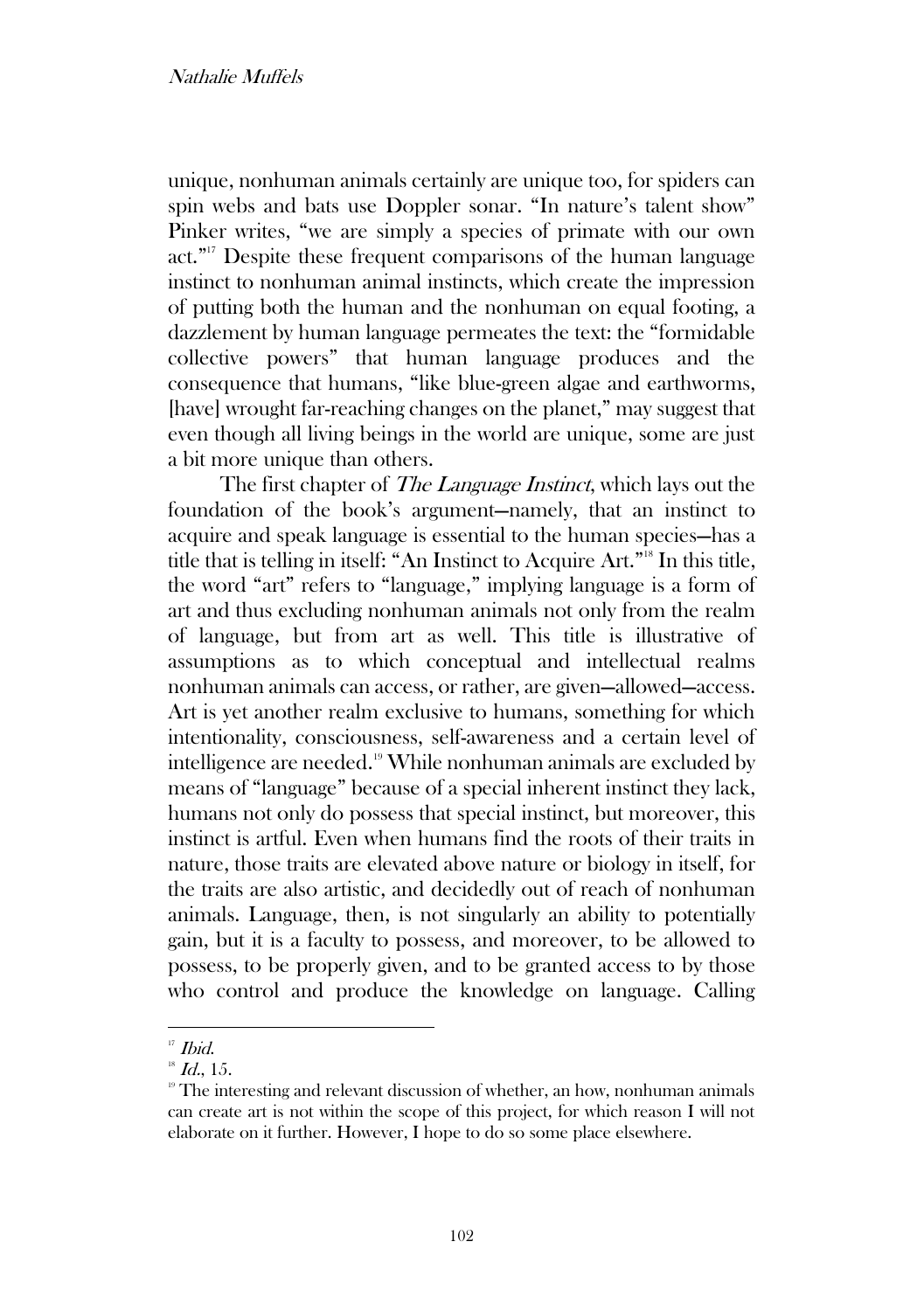language "our biological birthright" elevates language to a right, a natural right, even; this means that humans have the right to language because of their inherent nature as humans.<sup>20</sup>

The Language Instinct works with and around ideas of species difference in unexpected ways. Even though species difference is not the topic of the work—which the introductory chapter announces to be human language as an instinct—clarifications, comparisons and explanations in the argumentative narrative throughout the chapters consistently feature nonhuman animals in a supporting role.<sup>21</sup> The theory promises to say something about human language, but when it does, it inevitably also says something about nonhuman animals and their language, even though doing so is not the proposed objective of the theory. Further, The Language Instinct specifically leans on ideas of the human-animal divide. The text explicitly calls humans a "species" amongst other species, presenting humans as a component of an interspecies whole, yet its implicit underlying reasoning has an anthropocentric tone: the specific essence of humans is more extraordinary than the specific essence of other animals.<sup>22</sup> The message that *The Language Instinct* presents up front is that a unique capability of "language" is at the essence of the human, and that this capability is a clear differentiating factor that separates humans from—and also elevates humans over—other animals. One could reasonably argue that the text does not presume not to be anthropocentric in nature, but what strikes me in particular about this text is the sense of unhesitating self-evidence with which the human (as well as its positionality and status) is defined and positioned relative to and against the nonhuman. The text works with, but to a lesser extent reflects on the proposed relative positionality. Why and how is it self-evident that the human use of language is especially extraordinary, compared to bats using sonar? The text, then, is formally about human language, but actually also about humans' position as a species relative to other animals.

The Language Instinct is just one contribution to theory of language, however, and it is not within the scope of this article to sketch out the full debate on the origin of language. Nevertheless,

 $^{20}$  *Id.*, 19.

 $^{21}$  Id., 17-18.

 $2^{\circ}$  *Id.*, 19, 45, 104, 151, 305, 334.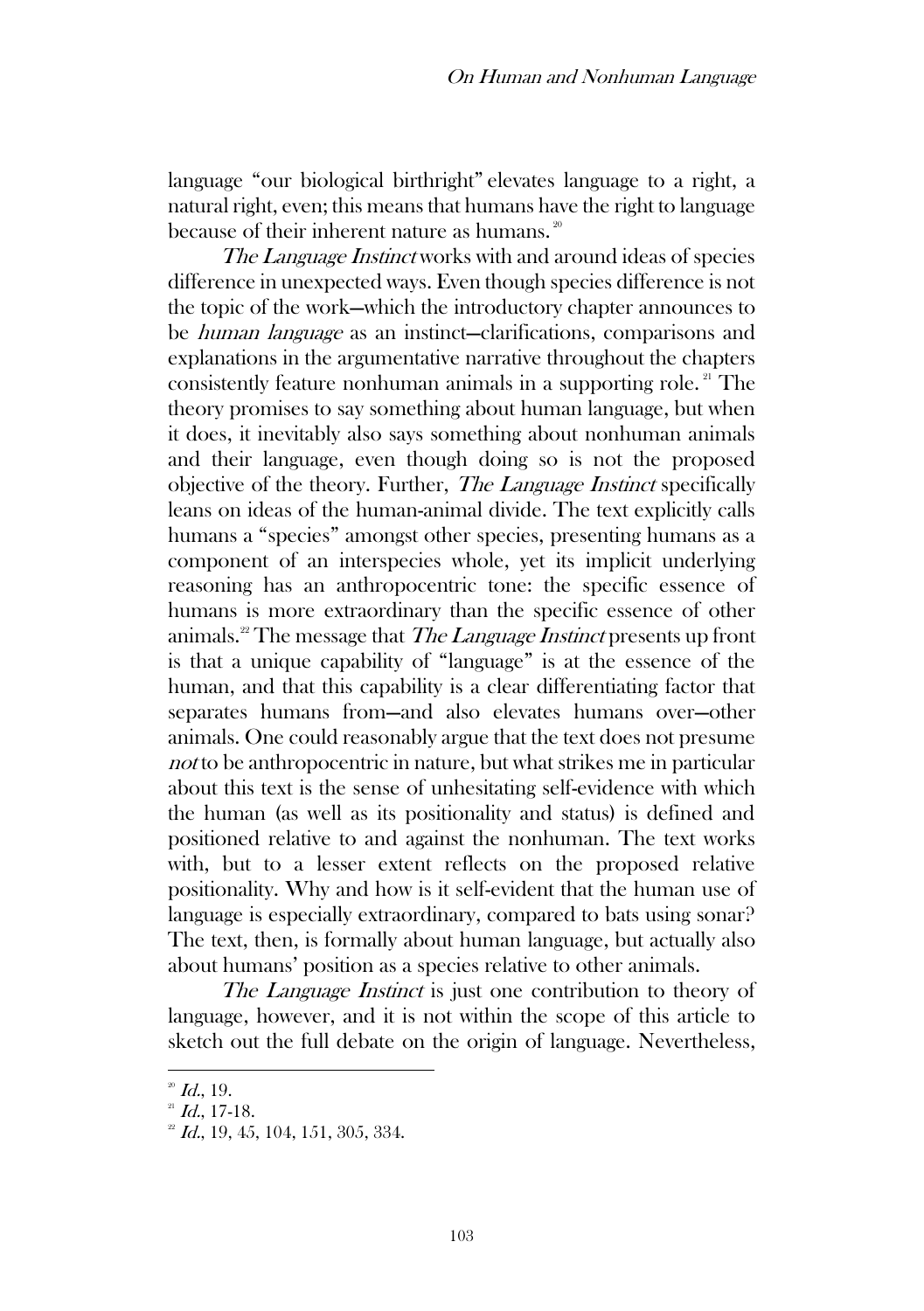human linguistic exceptionalism is a common conception in linguistics, philosophy, theory of language and ecology: nonhuman animals are not considered to speak language, at least not in a way comparable to humans, and this inability is presented as one of the most important criteria for differentiating between humans and nonhuman animals.<sup>23</sup> Throughout human history, a variety of differentiating markers have passed by to indicate the "species barrier" between the zones of the human and nonhuman: "first it was the possession of a soul, then 'reason', then tool use, then tool making, then altruism, then language, then the production of linguistic *novelty*, and so on."<sup>24</sup> Language is represented as a significant marker of difference because it does not only signify difference, but it also constitutes and prescribes understandings of difference, and it creates the subjects it differentiates. "Language" is both a marker and the act of marking.

Let me take a closer look at the question of what language is by turning to another text: linguist John Lyons' Language and Linguistics. Definitions vary, but also meaningfully coincide. The accepted definitions that Lyons discusses, as well as the onces in other philosophical works on language, point to the general conception of language as a system of signs and symbols designed to enable (intentional or unintentional) communication.<sup>25</sup> More than actual definitions of "language," the language used in research on language reflects ideological notions regarding human and nonhuman animal language.

The word "language" in itself points to how human language defines the category of language, and by extension that of nonhuman animal language. "Language" primarily refers to human language, that is, not-nonhuman animal language, not-computer language, notmathematical language. Without a qualifier, "language" is not language in a vacuum, devoid of human context, existing as a selfdeterminative concept, but it is its human incarnation or

 $2<sup>23</sup>$  Lyons, *Language and Linguistics*, 2; Akmajian et al. *Linguistics an Introduction*, 359; Meijer, When Animals Speak, 27; Heath, Talking Greeks, 16; Reznikova, Studying Animal Languages, 4, 7, 11.

<sup>&</sup>lt;sup>24</sup> Wolfe, *Animal Rites*, 2.

 $25$  Lyons, *Language and Linguistics*, 8; Yule, *Study of Language*, 14; Morris, Philosophy of Language, 1.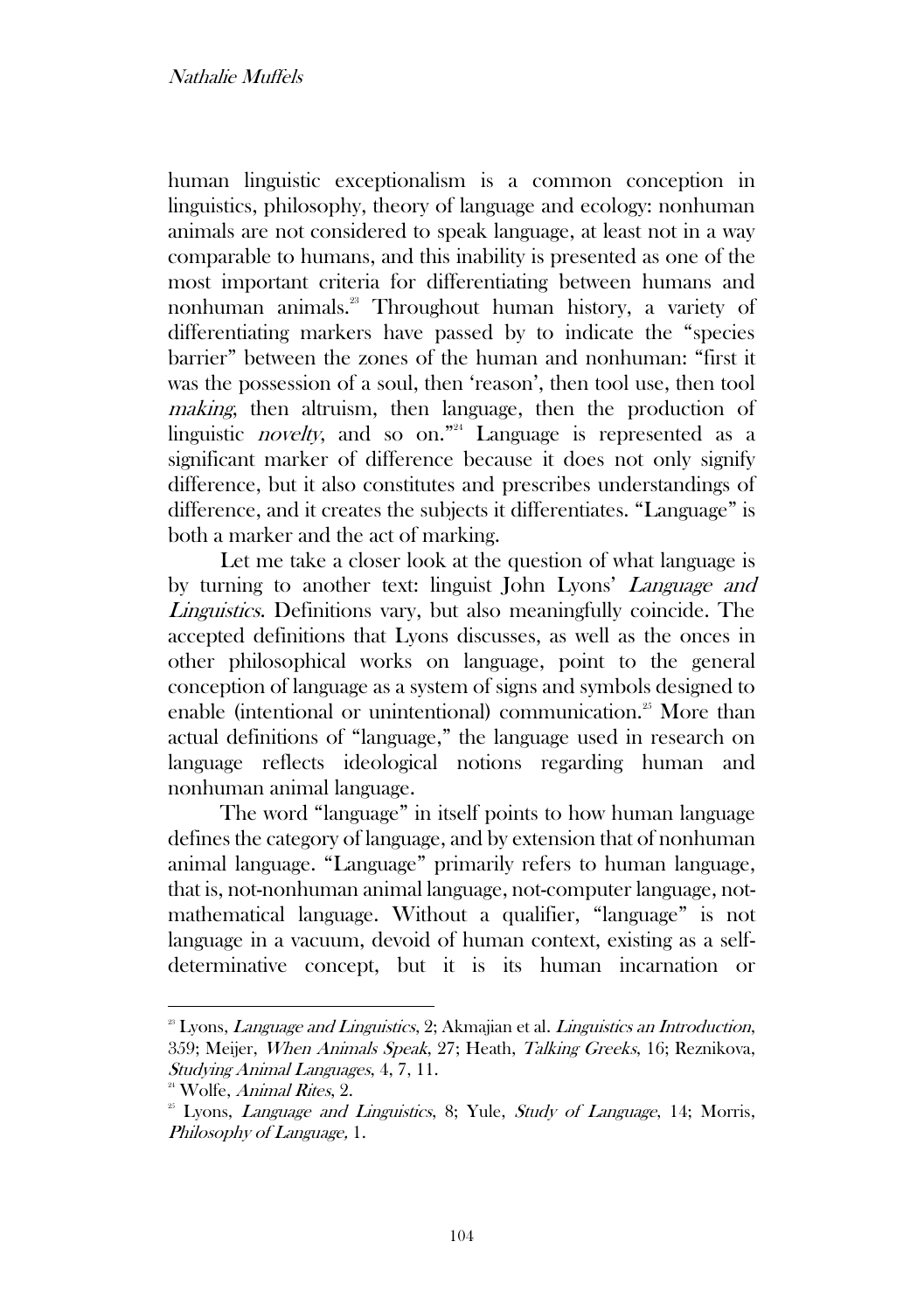manifestation. The word "human" is typically not included in titles of academic research publications on theory and philosophy of language. The absence of qualifiers implies that the research concerns human language, as opposed to other types of languages.

But in research into nonhuman animal languages, a qualifier to the word "language" is imperative so as to not confuse readers' expectations about the area of study. The "animal" in "animal language," announces a deviation from "language" in what Lyons calls the "strict sense." <sup>26</sup> Language in any other context than in one that centres human language then becomes a subcategory, a variation on normative language in itself: human language. While such a variation is predicated on the main, fundamental, and primary category—on account of its similarity to the main category, it is considered a subvariant of language—the variation is always located in a peripheral position. Thus, comparative positionalities of language are not created and maintained spontaneously or in a void, but in a specific anthropocentric context.

According to Lyons, the word "language" can refer not only to human languages such as English, but also to various other communicative systems such as programming languages (e.g., Javascript) and mathematical languages (e.g., fractions), though the answer to the question of "whether they are rightly called languages or not" remains inconclusive.<sup>27</sup> Interestingly, when he mentions examples such as "'body language' or 'the language of the bees'", Lyons explains that these

are other systems of communication, both human and non-human, which are quite definitely natural rather than artificial, but which do not seem to be languages in the strict sense of the term, even though the word "language" is commonly used with reference to them.<sup>28</sup>

From this, we see that for Lyons there are systems of communication named by the term "language" that are not "strictly"

 $26^{\circ}$  Lyons, *Language and Linguistics*, 2.

 $27$  *Ibid*.

 $28$  *Ibid.*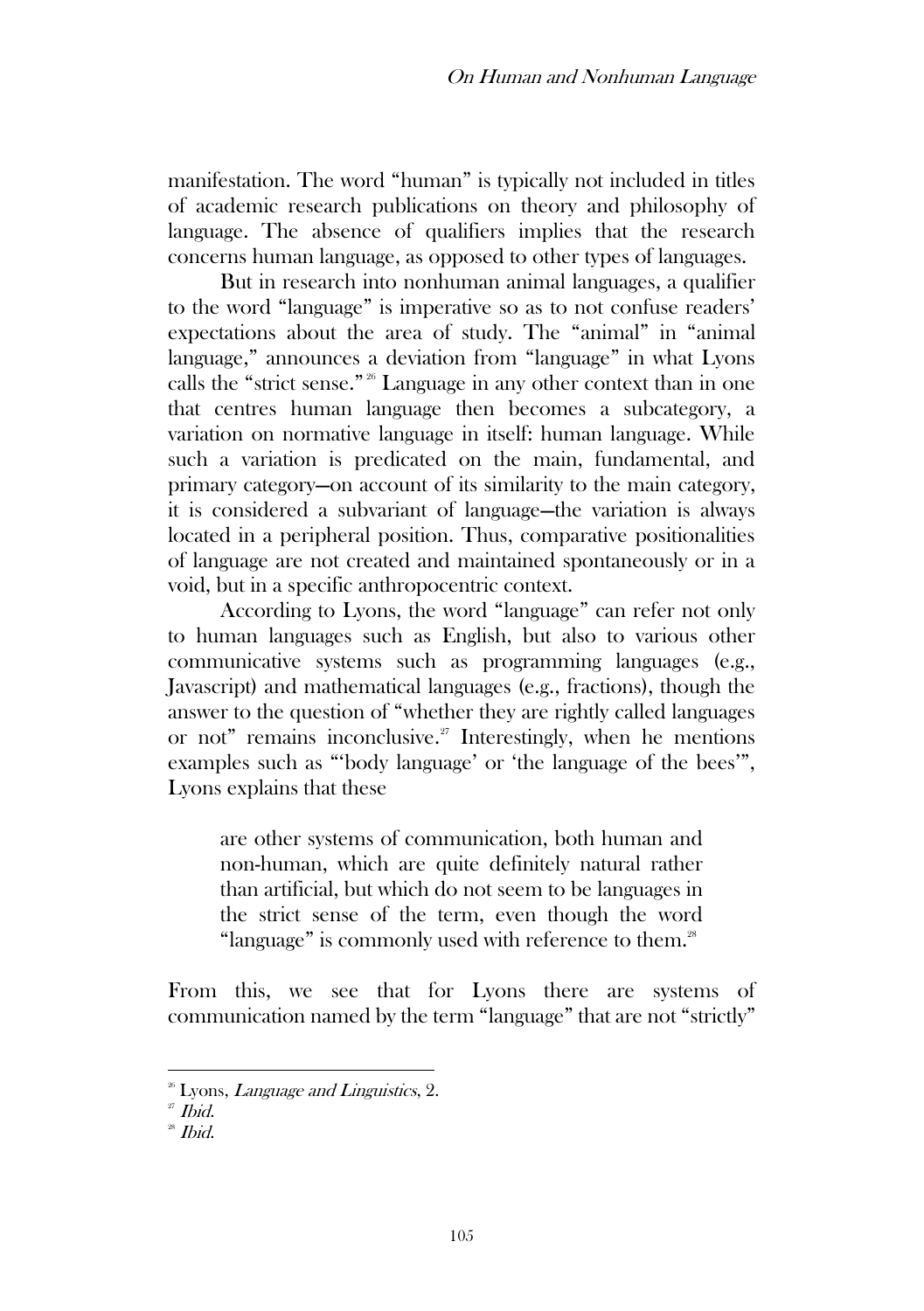language.<sup>29</sup> This implies that the term "language" has a strict interpretation, that of actual language, and a non-strict interpretation: language, but not really language.

Theory of language and ecological research on nonhuman animal language exhibit comparable notions of strict and non-strict interpretations of language, which in these contexts appear to apply only under certain conditions. In his Study of Language (2020), George Yule discusses the criteria for differentiating human language from animal communication, describing experiments in teaching human language to nonhuman animals. He distinguishes between human language and "animal communication," <sup>30</sup> implying he does not consider the latter to be language.

Yule holds that human language has distinctive properties compared to nonhuman animal language: reflexivity (the ability to reflect on language and its use), displacement (the ability to refer to the past or future), arbitrariness (lack of "natural" connection between linguistic form and meaning), productivity (linguistic innovation), cultural transmission (the ability for a language to be passed down intergenerationally) and duality (the fact that intrinsic meaning is not connected to individual sounds).<sup>31</sup> The language Yule uses in this section of *Study of Language* is telling: while humans "talk," "speak," and "say," nonhuman animals "produce," "signal," "communicate" and "convey [a] message."<sup>32</sup> Identifying characteristics that differentiate human and nonhuman animal languages, Yule trivialises nonhuman animals that challenge the species-uniqueness of these characteristics by mentioning bee language as a "small exception" when bee language shares a quality with human language that deemed unique to human language, namely that of displacement.<sup>33</sup> Initially, the text bases the differences between human and nonhuman animal language on the twofold distinction between the categories of humans and nonhuman animals (meaning, all nonhuman animal species). But, with bee language,

<sup>29</sup> Ibid.

<sup>&</sup>lt;sup>30</sup> Yule, *Study of Language*, 14.

 $^{31}$  Id., 14-18.

 $32$  Id., 15-17.

<sup>&</sup>lt;sup>33</sup> There are more bees on Earth than humans, and bees are vitally important to the existence of humanity. Beehour, "How Many Bees Are Left in the World?"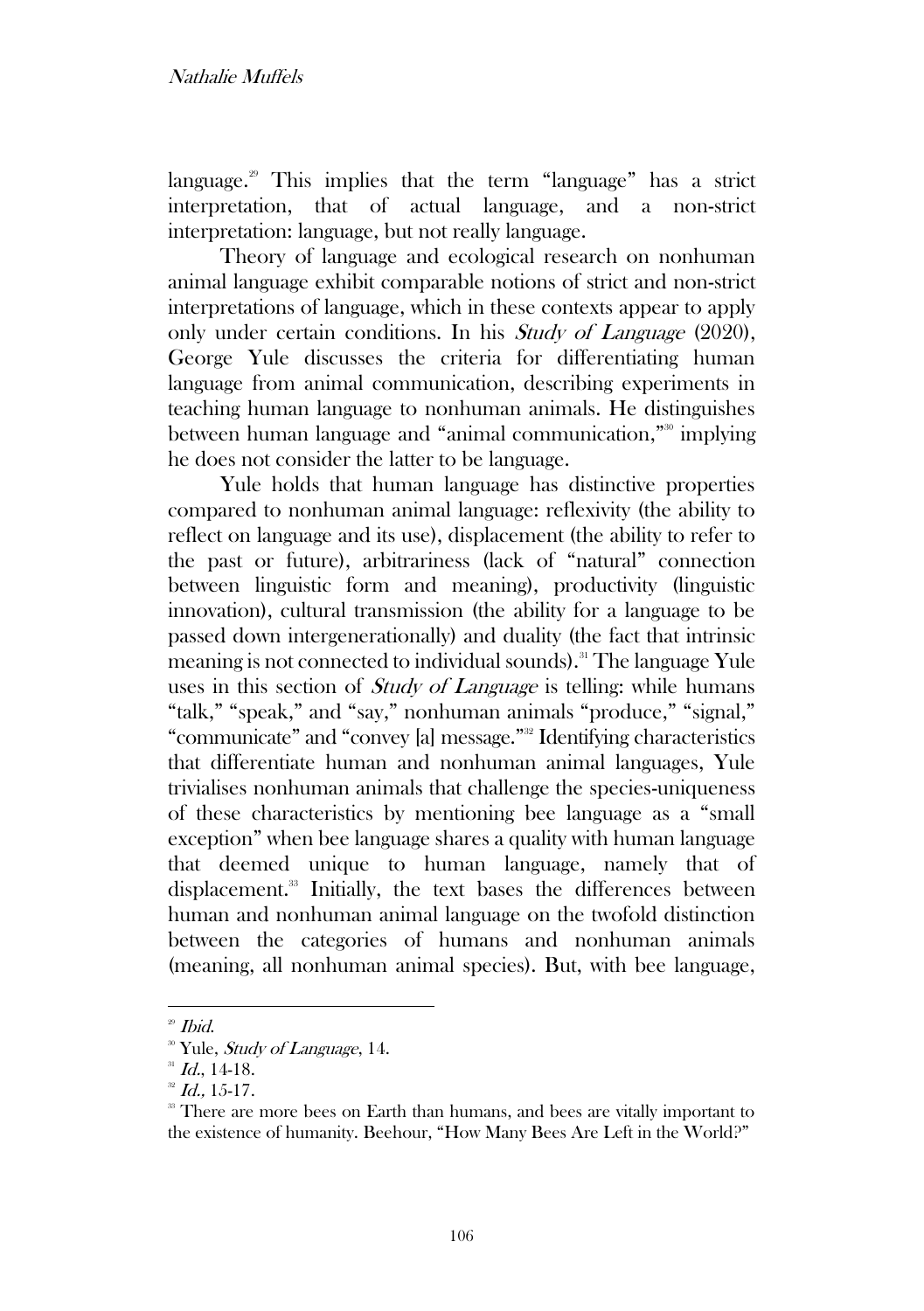the nonhuman animals category potentially destabilises the formal boundary between twofold category distinction between humans and nonhuman animals by exhibiting language properties normally exclusive to the human category. In reaction to this, the text changes the conditions of these human-nonhuman categories: while humans represent the human category, a single species of nonhuman animals, bees, cannot represent the nonhuman category by itself, or, perhaps, form its own distinctive category to make a threefold distinction. The category "nonhuman animals" cannot (synecdochally) be represented by bees alone to form a credible threat to the proposed language properties, keeping intact a binary interpretation of the human-nonhuman animal divide, and invalidating potential category borders within the category of nonhuman animals. This emphasizes a certain status of "human" as a singular species in relation to "nonhuman." However diverse and extensive the total sum of nonhuman "species" the category "nonhuman" consists of, the singular being of the "human" species holds a greater weight when it comes to categorical comparisons that are ultimately based on binary oppositions.

In its discussion of experiments in teaching nonhuman animals to use human language, the text exemplifies unease around and resistance to potentially accepting nonhuman animals into the realm of "language," and above all, into that of human language. The author discredits the potential language abilities of a chimpanzee named Viki, who was taught English, by putting the word "say" between quotation marks each time he refers to expressions by this chimpanzee: "to get Viki to 'say' English words."<sup>34</sup> In the rest of this section, "saying" or "speaking" are not used to describe expressions by nonhuman animals learning human language. The effect is to gatekeep the domain of speaking subjects, reserving that position for human linguistic subjects. Viki does not say but "produce[s] some words."<sup>35</sup> Similarly, the chimpanzees Washoe and Sarah, having been taught sign language, do not use words and sentences, but '"words"' and '"sentences,"' which the author sets between

 $^{34}$  *Id.*, 19.

<sup>&</sup>lt;sup>35</sup> Ibid.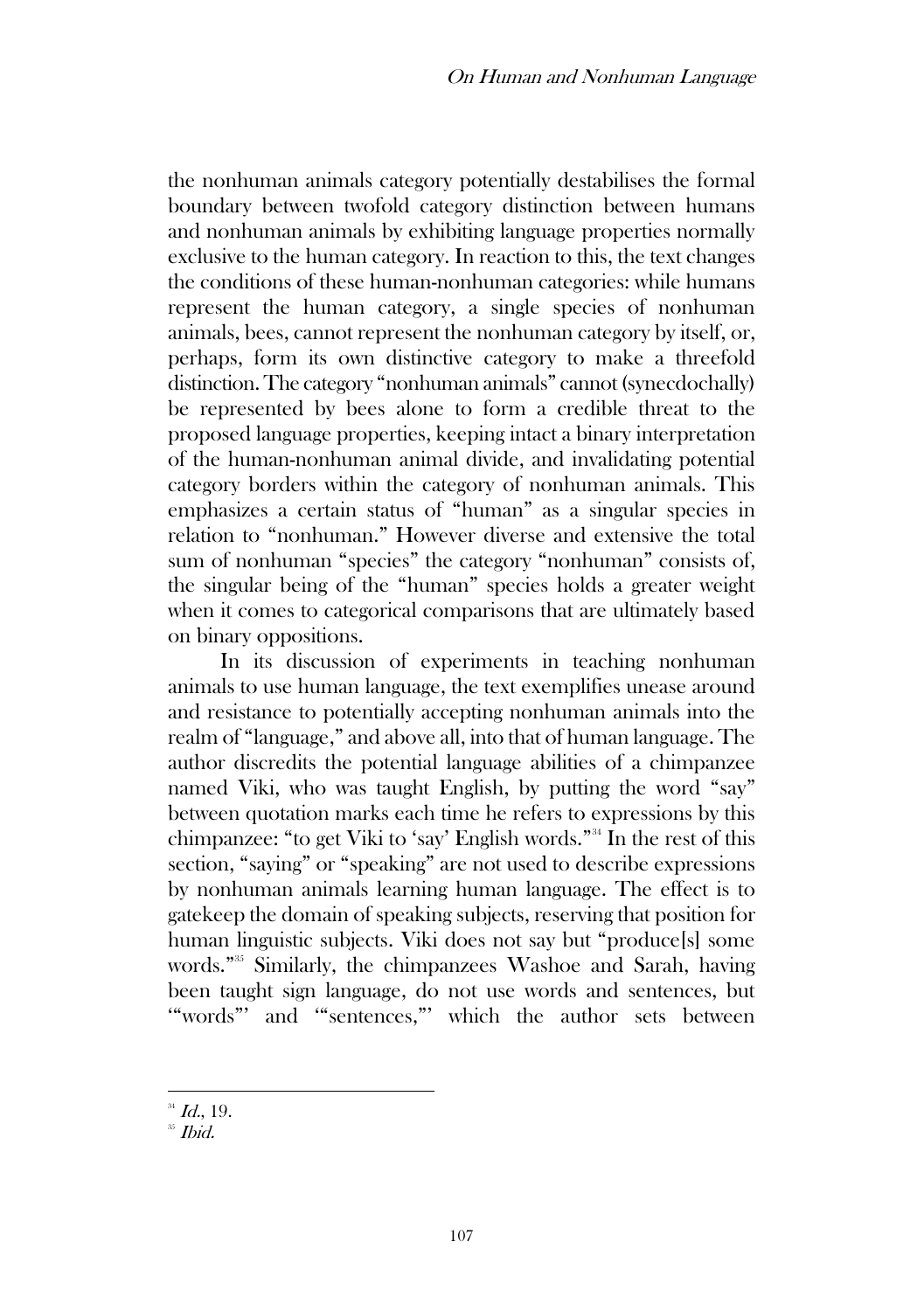quotation marks.<sup>36</sup> The chapter concludes by nuancing what it means to "use language," but here too, the author distances human use of language from nonhuman animal language in the greater potentiality of the former:

there is a difference . . . [in] the capacity to develop a complex system of sounds and structures, plus computational procedures . . . to produce extended discourse . . . No other creature has been observed "using language" in this sense. It is in this more comprehensive and productive sense that we say language is uniquely human.<sup>37</sup>

Human language is presented as unique, potent, and exceptionally complex. Nonhuman animal language, in comparison, is presented as mere communication. Moreover, the linguistic potential of nonhuman animals engaging in human language forms is invalidated; they may speak but they do not actually "say." The border of the realm of language, then, is determined not only by ability to speak the language but also by who speaks.

As in Pinker's The Language Instinct, ideas around the human-animal divide are fundamental to the arguments of Lyons and Yule's texts. Both Lyon's and Yule's texts, further, give a more detailed view of how interpretations of "language" and "species" fluctuate depending on the context, sometimes implicitly and at other moments explicitly. For example, their texts generate differences between 'say' and "say," and interpret "animal" as either one homogenous category or as a heterogeneous collection of nonhuman species, as opposed to the singular interpretation of the human species, creating a generalized and singular interpretation of "the animal." In this sense, interpretations are to some extent dependent upon one another: as terms and concepts float back and forth across the species-border separating human and nonhuman

 $\overline{36}$  Id., 20-21. The Language Instinct demonstrates this use of interpunction as well in a section that discusses ape Petitto learning American Sign Language, for instance by putting quotation marks around "translate," implying there is no actual translation process. Pinker, The Language Instinct, 338.  $\rm{H}$  Id., 22.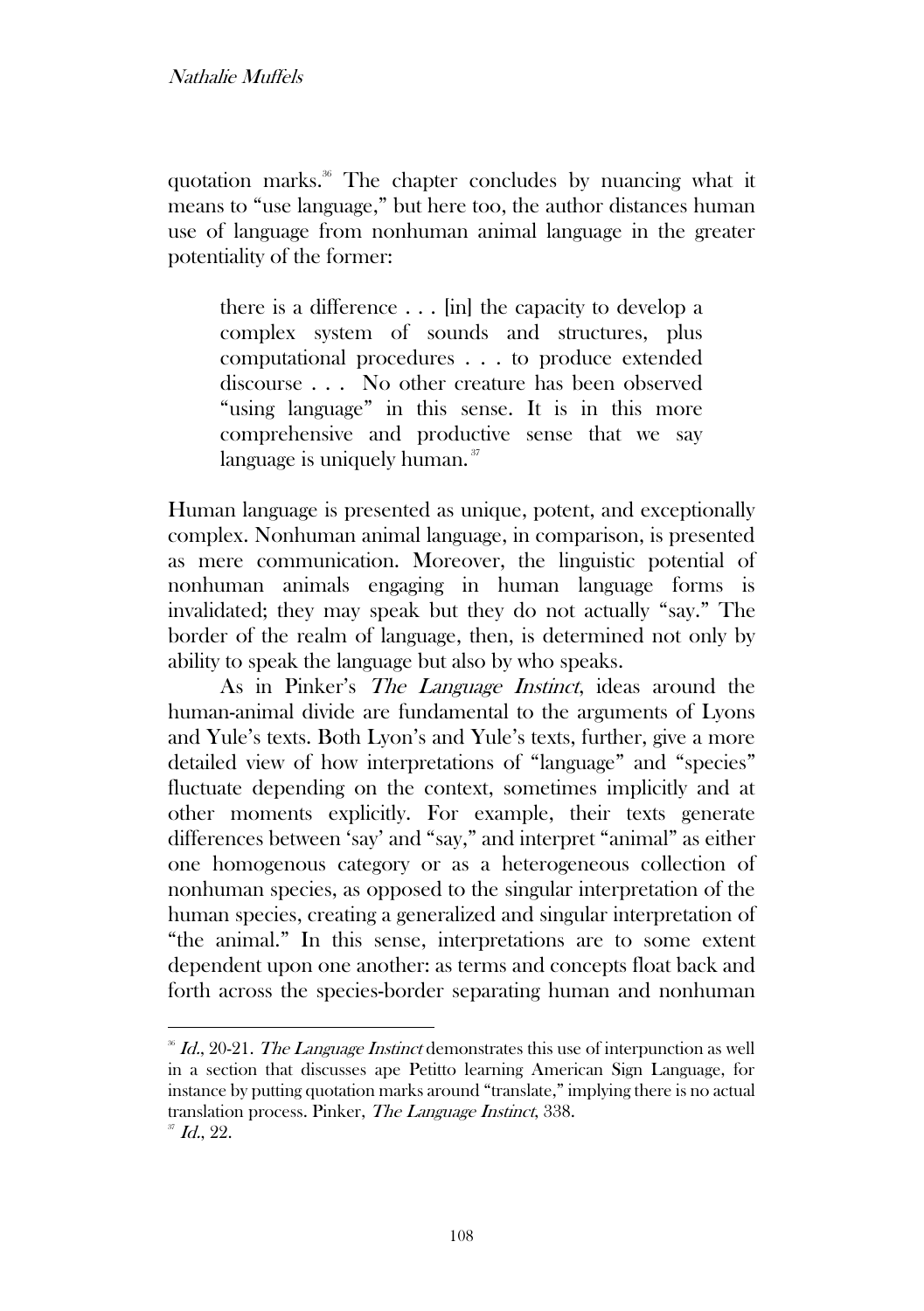animals, the interpretations and meanings of these terms and concepts shift depending on the side of the division they on which they land.

In discussing Pinker, Lyons and Yule's books, I have so far focused on texts concerning human language. Different insight might be offered by ecological research on nonhuman animal language: perhaps in this specific context, anthropocentrism is less assumed, takes form in a different way, or might be problematised. In her research on the language of ants, behavioural ecologist Zhanna Reznikova defines "communication" in nonhuman animals as "both unaware and unintentional sharing of information and language-like, symbolic communication."<sup>38</sup> Reznikova's definition of "communication" establishes the terminology of her project. She distinguishes between "language" and "language behaviour," which for her is "the intentional transfer of information between members of a group" and "usually refers to nonhuman animal communication systems in which referential signals exist that can be compared with words in a human language."<sup>39</sup> Only if it meets certain requirements in terms of purposiveness, structural integrity and complexity does Reznikova consider nonhuman animal communication to be language behaviour. She further explains that language behaviour is the "most complex form of nonhuman animal communication that takes place when nonhuman animals advisedly transfer the information to each other."<sup>40</sup> She also defines language behaviour as "intelligent communication."<sup>41</sup> These terms are synonymous in Reznikova's work.<sup>42</sup> While never explicitly determining the difference between language and language behaviour, Reznikova's text uses the aforementioned terminology to reserve "language" which she regards as "the most sophisticated communicative system"—exclusively for humans.<sup>43</sup>

Moreover, while the text uses human language as a frame of reference by using the terms "language" and "linguistic" to refer to

<sup>&</sup>lt;sup>38</sup> Reznikova, *Studying Animal Languages*, 2.

 $^{39}$  Id., 2, 7.

 $^{40}$  *Id.*, 3.

 $41$  Id., 4.

 $42$  Id., 7.

 $^{43}$  *Id.*, 5.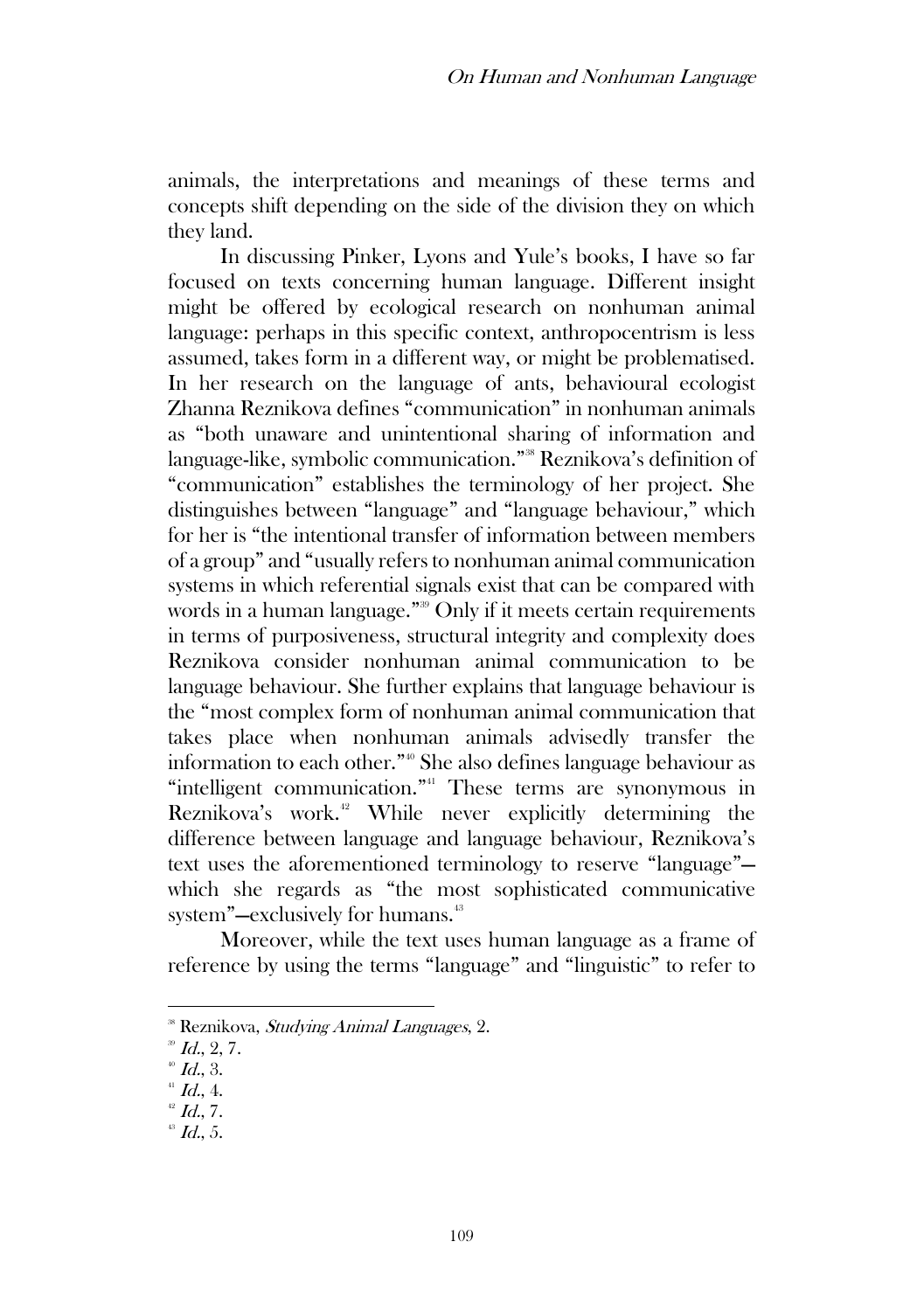examples of nonhuman animal language, $44$  it relies on a strategy similar to Pinker and Yule's texts when it indicates with quotation marks that the meanings of these words differ from their meanings in human contexts: "'nonhuman animal 'languages'", "'linguistic' potential", "the question of existence of developed 'languages' in non-humans." <sup>45</sup> Determining such differences without explicitly defining the terms language and "language" creates an active comparison between human and nonhuman animal language, prompting readers to understand nonhuman animal language by the literal means (terms) of human language. To explain research demonstrating evidence of the complexity and potency of nonhuman animal language, Reznikova compares this evidence against human linguistic capabilities. Nonhuman animal language is interpreted—both in form (terms) and content (value)—in the light (or shadow) of human language.

Reznikova's use of language in her research resembles that of Pinker and Yule, but something slightly different catches my attention here: even though Reznikova employs human linguistic terminology, she seems to call this use into question by providing an alternative nonhuman animal linguistic terminology (such as "language behavior") to express comparable terms and concepts in human language. Most curious about this, is that Reznikova frequently abandons this nonhuman animal terminology, opting for human terminology instead. So, in spite of proposed differences in the capabilities of human and nonhuman language, describing nonhuman language in terms of human language is a returning pattern, possibly implying that human language and human linguistic terminology are a norm, a neutral standard to measure against and compare to.

In research on linguistics, theory of language, nonhuman animal language and ecology, the language of "language" embodies and reproduces the overdetermined interpretations of language depending on human or nonhuman animal context. As I have shown, Pinker, Lyon, Yule and Reznikova's texts do not only say

<sup>&</sup>lt;sup>44</sup> Other examples are "words," "babbling," "texts." Reznikova, *Studying Animal* Languages.

 $^{45}$  *Id.*, in the introduction and chapter 1 and 2 alone: v, 2, 5, 11, 12, 13, 18, 19, 22, 25.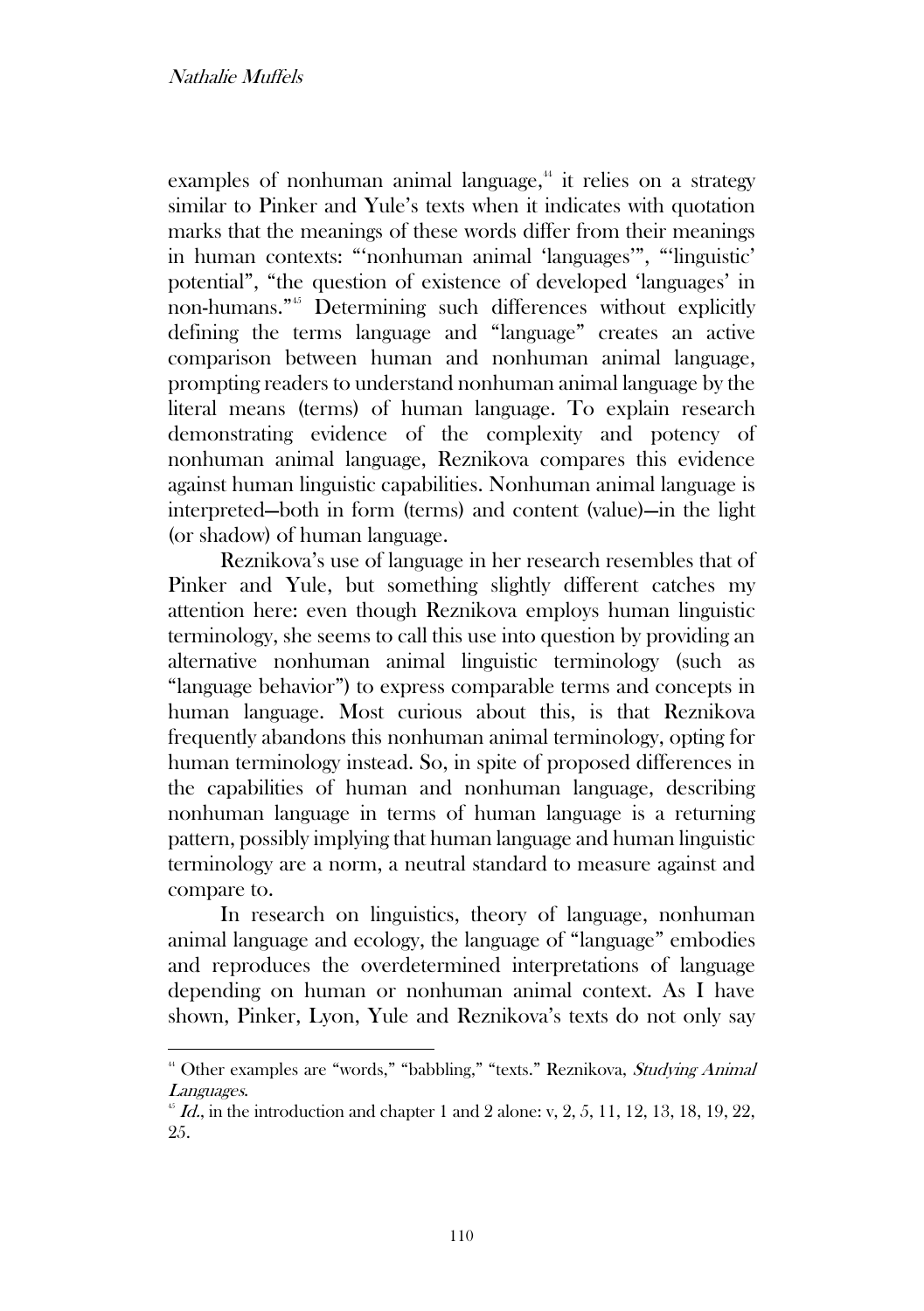something about language, but also—and most importantly, for my discussion—about the users of language. As language research appears to employ diverging understandings of language depending on context and subject, this dominant terminological mode may point to symptomatic evidence of anthropocentric and speciesist narratives. At the same time, there is no absolute dichotomous separation between human and nonhuman language in linguistic research. In research on nonhuman animal language, humans describe this language with the words "animal *language.*" So, despite humans' long-term project to nuance the definition and perception of the word "language" in "nonhuman animal language," the word "language" stubbornly persists. As of yet, attempts to coin alternative terms or neologisms have not lessened the prominence of the term "nonhuman animal language" in academic debates around animal communication.

### The Language of Species

Up to now, I have used close reading to focus on ways that theory of language implicitly expresses, constructs and reproduces different normative ideas about "species" in the light of the human-animal divide. The idea that interpretations of "species" possibly hold ideological connotations might strike one as a bit counter-intuitive, because the concept has a distinct connection with the scientific study of biology, a branch of science generally characterised as positivist in nature. Biology, therefore, stands at risk of being overlooked in critical inquiry. For this reason, I intend to dwell on the idea of "species" a bit longer in this second section, shedding more light on how and why "species" can be sensitive to normative assumptions. In what follows, I will take a closer look at the broader context of theoretical tendencies that the text analyses in the previous section demonstrated: namely that theory of language has underlying narratives of essentialised linguistic status connected to anthropocentrism and interspecies power imbalances. By taking a step back from specific texts to a broader theoretical context, I attempt to gain a deeper understanding of the conceptual mechanics that causes the term "species" to play a significant role in narratives on language. I do this even though the term "'species" is not explicitly central to the initial research questions, which were aimed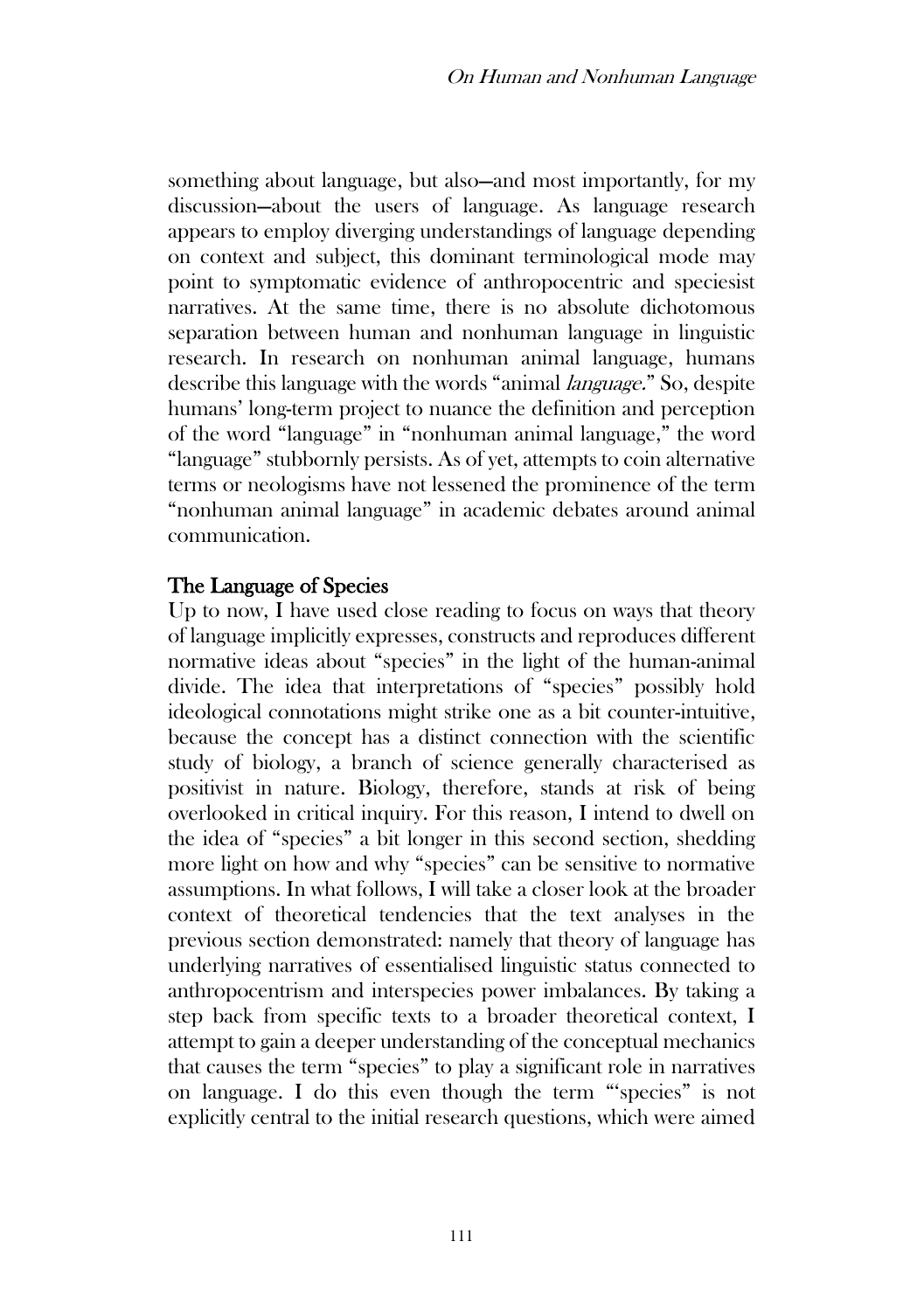at human language. I will bring together possible underlying notions about "species" to learn more about what informs the narratives in the analysis in the previous section, allowing me to eventually move beyond theoretical concerns to real-world implications. I will consider the phrase "naturalised construct," which will help to further shed light on the ideological nature of "species," by examining the two terms that comprise it: first I will consider naturalised, and second, I will consider construct.

Considering how processes of naturalisation work and what their implications are is the first step in gaining insight into why "species" is fundamental to theories of human language even though it is seemingly unnoticed and unacknowledged. In the previous section, I discussed how Pinker's The Language Instinct positions language as essentially and uniquely human, calling it "our birthright," and implying that nonhuman animals are necessarily excluded from this right by being nonhuman, *not*-human.<sup>46</sup> The idea that language is a human linguistic birthright correlates with ideas in Yule, Lyon and Reznikova's texts. In these texts, nonhuman animal language is presented as not *really* language, such that nonhuman animals do not really "say" in the way that humans do, but rather only communicate. This adds a further dimension: nonhuman animal language is then not simply not a real language because in essence, nonhuman animal language holds different linguistic structural attributes and characteristics than human language, but further, the idea of a linguistic birthright makes of nonhuman animal language a language that is spoken outside of the rightful domain: an unrightful language. To speak in a language that is not rightfully a language is to speak in an invalided form of language: an illegitimate, unofficial, less substantial derivative of the proper human language which, instead, is rightful language, spoken by those who lay rightful claim on it by birth. Narratives of right connotate sentiments of protectiveness. Rights are assets to safeguard. The instrumental narrative strategies I have discussed perform this safeguarding. Underlying connotations like these legitimise anthropocentric assumptions. The concept of "right to language" essentialist and

 $46$  Pinker, *The Language Instinct*, 19.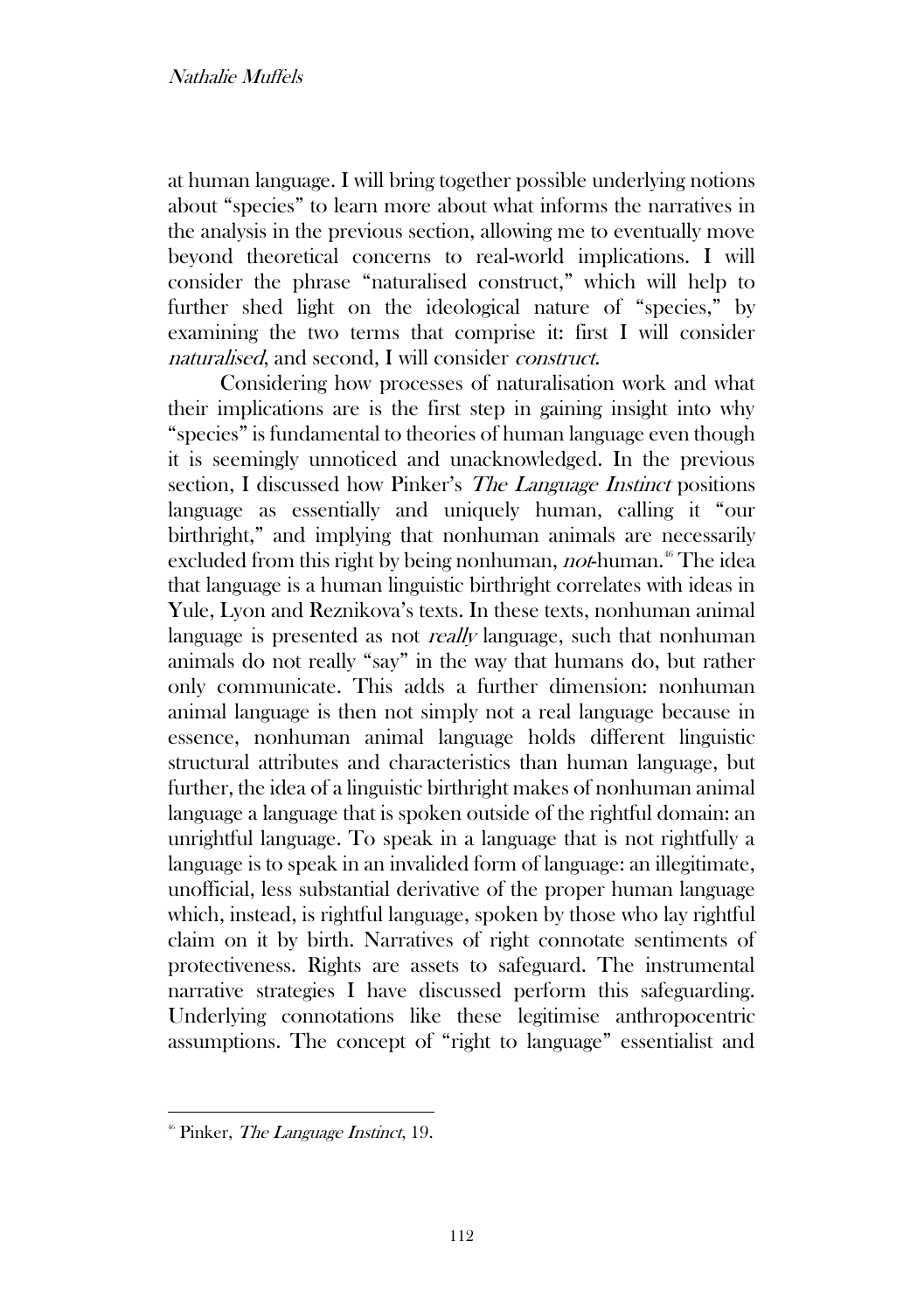deterministic: it is human (essence) and in human (biology), and that is just how things are.

To present nonhuman animal language as different from human language on account of formal linguistic specifics, or because of conceptual differences that are particular to language as a theoretical phenomenon, relies on an imagery of objectivity; it is to look at language as a scientifically factual defined structure. But a perspective that builds upon biological, essentialist values adheres to naturalising interpretations and representations of difference. While definitions of language as a theoretical and practical system are less permanent—for they are more open to change owing to historical, cultural and geographical interpretations and the development thereof—to define language according to an embodied biological principle anchors language to an ostensibly fixed state of biological essence and naturality. Directly connecting language to biological nature makes language deterministic, part of an identity and stable in its biological embodiment. Positioning language, or the normative understanding of language—"actual" human language, as Pinker, Lyons, Yule and Reznikova's texts imply—in biological human nature and presenting it as uniquely human, locates the difference between human and nonhuman animal language in biological nature, in the natural bodies of human and nonhuman animal subjects.

Hall explains the socio-political potency of this type of essentialist reasoning, which relies on naturalisation practices, when he discusses how racial differences are signified in the context of European imperialism. He describes how representations of racial difference were located in specific characteristics that were said to be innate or inborn, such as laziness and primitivism.<sup>47</sup> In this "racialised regime of representation," processes of ideological meaning production relied on reducing cultures and cultural practices to nature.<sup>48</sup> Characteristics of cultures or communities, and their differences compared to others, were presented as consequences of biological nature. Consequently, those characteristics that were said to be inborn, "natural," were not

<sup>&</sup>lt;sup>47</sup> Stuart Hall, *Representation*, 233-34.

 $^{48}$  *Id.*, 234.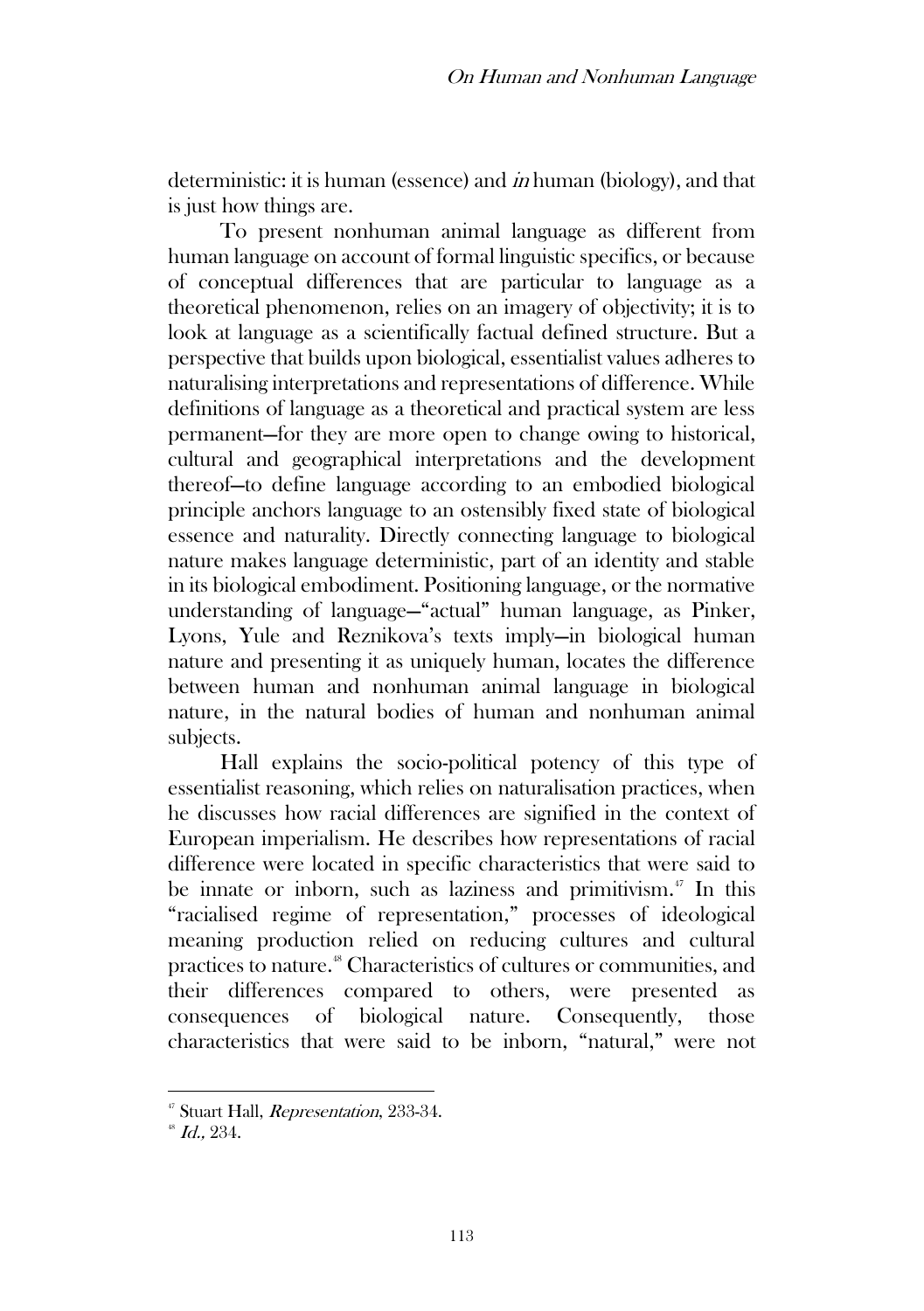subject to change. There is a sense of permanence in biological nature. Ideas on the concept of "species" are similarly subject to naturalisation and essentialisation, in spite of their biological—and by extension, objective–origins. According to Cary Wolfe,<sup>49</sup> a prominent scholar in the field of animal studies, the discourse of species is predicated on the notion that human is defined and constructed through, by means of and in relation to the nonhuman other.<sup>50</sup> Moreover, the category of the non-human animal in particular is significant in the formation of "human" because

our stance toward the nonhuman animal is an index for how we stand in a field of otherness and difference generally, and in some ways it is the most reliable index, the "hardest case" … the nonhuman animal possesses a specificity as the object of both discursive and institutional practices, one that gives it particular power and durability in relation to other discourses of  $otherness<sup>51</sup>$ 

Thus, ideas of what "species" is directly inform ideas of what "human" is, even in discourses of human otherness. Systematic discrimination against an Other based on the characteristic of species is known as "speciesism," a concept that emerged from animal rights theories.<sup>52</sup> The discourse of species, then, is a grouping instrument based on a naturalised construct of species. "Naturalised" is an important term here, indicating that ideas of species categories are not biologically stable but ideologically framed and determined by their links to the fixed embodied nature of subjects, reducing subjects to their essence. Constructs of species do not singularly start from biological taxonomy, but assume meaning in the ways that essentialised biological interpretations relate to difference: if language in its proper form is unique to humans and preserved for humans, then nonhuman animals, by being nonhuman, logically cannot inhabit the same position, for this would

<sup>&</sup>lt;sup>49</sup> And with him Georges Bataille, Jacques Derrida and René Girard.

<sup>&</sup>lt;sup>50</sup> Wolfe, Animal Rites, 3, 5.

 $^{51}$  *Id.*, 5-6.

 $^{52}$  *Id.*, 1, following Peter Singer in Animal Liberation (1975).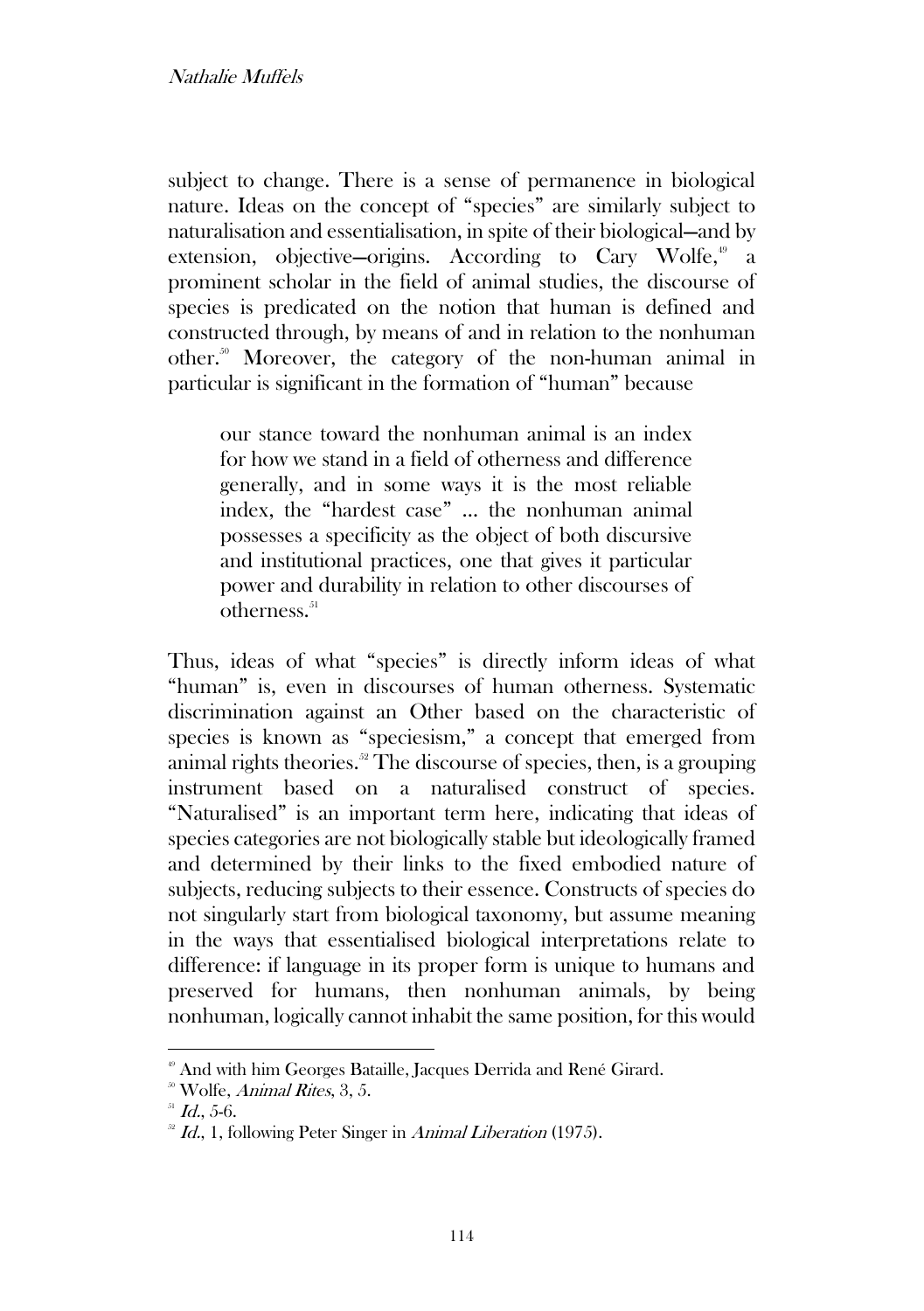destabilise human positionality. In Yule's text on animals learning human language, there is some leeway, some room for ambiguity in that humans take an interest in teaching animals human language, or actively attempt to measure nonhuman linguistic ability such as in Resnikova's work. However, this ambiguity is regulated through controlled environments and attitudes in humans' research on nonhuman languages.

Eva Meijer can help me show where this ambiguity in human research on nonhuman language can be located. Meijer theorises the political potential of animal voices, which forms the common thread throughout her research in the field of critical animal studies.<sup>53</sup> As an illustration, let me briefly outline one research experiment Meijer discusses that demonstrates the complexity of interpreting interspecies language exchanges. In Animal Languages, she describes examples of research on the linguistic proficiency of chimpanzees and gorillas. One early experiment involved teaching chimpanzees human speech, with little success. Researchers initially concluded that the chimpanzees' failure to learn human speech was due to a lack of intelligence. But later attempts to teach chimpanzees sign languages proved successful, invalidating the earlier, premature conclusion that pointed to an inferiority in intelligence and instead suggesting that chimpanzees' brain structure prevents them from pronouncing human words.<sup>54</sup> Meijer discusses the results of sign language experiments on a chimpanzee named Nim, mentioning that Nim's actual language abilities were unknown. Researchers argued that rather than acquiring linguistic proficiency, it was possible that Nim had learned sign language through operant conditioning, thus not really understanding the meaning of the signs (though successfully understanding the reward he would receive for signing). Ultimately this interpretation of the data on Nim won out.<sup>55</sup>

Objective data may suggest that in experiments nonhuman animals are capable of learning human language in various ways: learning what is explicitly taught, learning by watching humans sign

<sup>&</sup>lt;sup>33</sup> Animal studies and critical animal studies (CAS) are both interdisciplinary fields that focus on questions regarding 'the animal' (in the broadest sense), but critical animal studies is further characterised by its activistic nature.

<sup>&</sup>lt;sup>54</sup> Meijer, *Animal Languages*, 24, 31.

 $^{55}$  *Id.*, 26.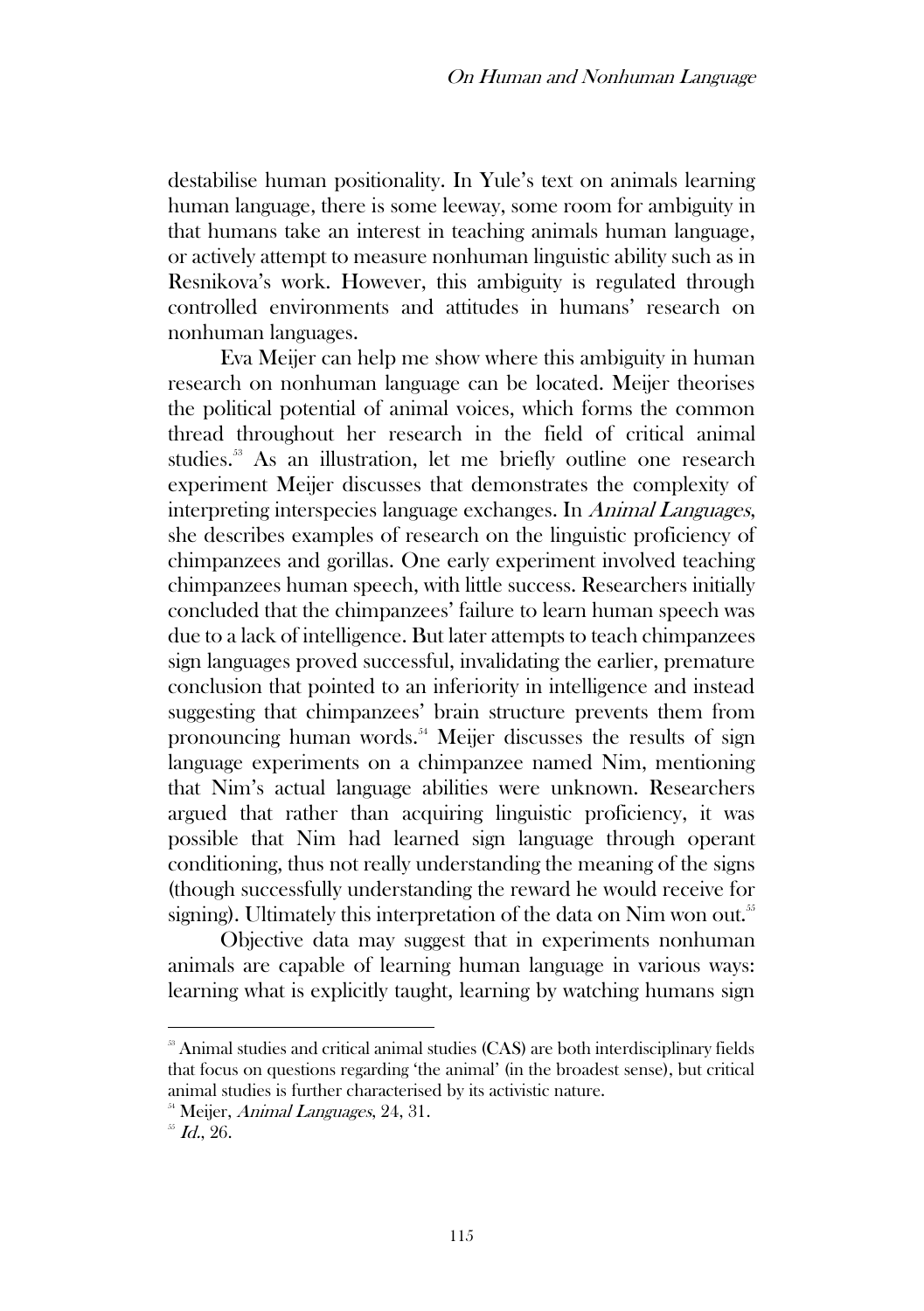among each other, creating signs themselves, and demonstrating understanding of concepts that researchers might assume are foreign to nonhuman animals, such as crying.<sup>56</sup> However, interpretations of data analyses and results indicate that scepticism as to the degree of comprehension by nonhuman animals engaging with human language is a structural sentiment in human-performed animal research.<sup>57</sup> Here, Meijer's example of research on chimpanzees shows how initial conclusions appeared to be based on assumptions that reflected preconceived prejudices against nonhuman animals as comparatively less intelligent than humans, potentially colouring data analyses. These biases are reinforced in the process of interpreting research data in accordance with expectations on, for example, chimpanzees' performance as users of human speech. Meijer's example reveals how notions of comparative species intelligence—and nonhuman animals' capacity for and access to forms of language that are closely linked to human language—are informed by an assumption that nonhuman animals are essentially linguistically inferior to humans.

In The Language Instinct, Pinker discusses a similar experiment which sought to teach apes American Sign Language. Pinker states that the idea that the apes really learned sign language is "a preposterous claim" and that "[their] true vocabulary count would be closer to 25 than 125." Pinker explains that the observations of the research team and a deaf native signer differed as the native sign language user was less convinced of the ape's sign language proficiency than the researchers. But Pinker does not consider the possibility that, while the research team might miss the intricacies of sign language, the sign language user, being only indirectly involved in the research and therefore less familiar with apes' use of sign language, might misread an ape's signs. So perhaps the truth lies somewhere in between.<sup>58</sup>

To analyse the concept of "species," it is important to consider not only the term naturalisation but also construct. In the first half of this section, I explained that discourse of species is based on a naturalised construct of species. As I discussed earlier, the concept

 $56$  Id., 24-25.

 $Jd$ , 24-26.

<sup>&</sup>lt;sup>58</sup> Pinker, *The Language Instinct*, 338.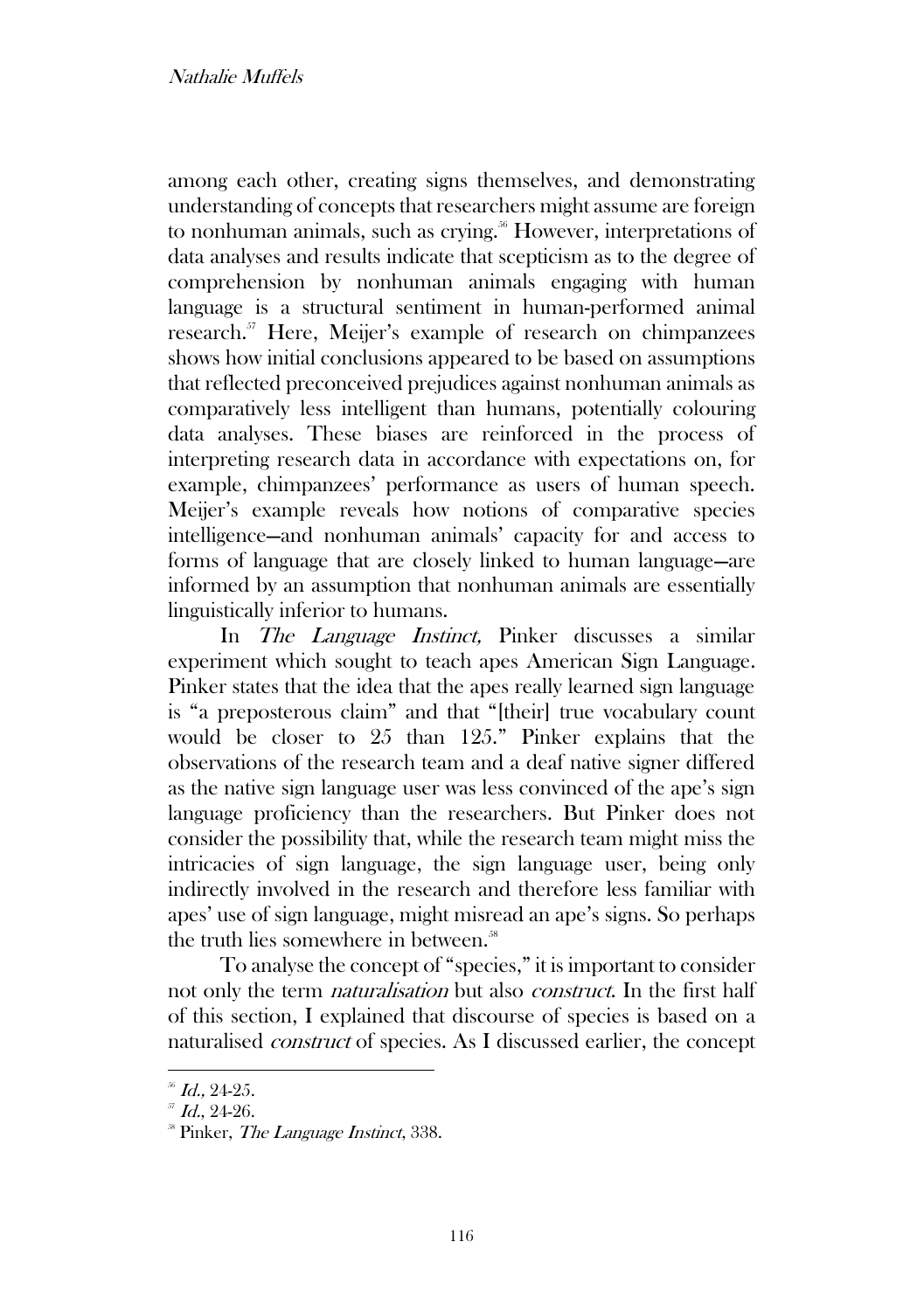of "species" is connected to biological research, which is generally regarded as positivistic and geared towards epistemological truth. To think of "species" as a construct, then, might feel contradictory. "Construct" suggests that the meaning of "species" is less a product of objective observation of biological organisms than it is dependent on subjective perspectives involved in its construction. The notion of "construct" draws attention to the manufactured, relative, conditional and inconclusive status of the concept. Strange as it may be to think of species as constructs, this idea is not new. In reference to evolutionary theory, David Hull discusses the complications of essentialism in and of species classification; he quotes Darwin:

We shall have to treat species in the same manner as those naturalists treat genera, who admit that genera are merely artificial combinations made for convenience. This may not be a cheering prospect; but we shall at least be free from the vain search for the undiscovered and undiscoverable essence of species.<sup>59</sup>

The complex deficiencies in the theoretical apparatus of differentiating species are an accepted issue in contemporary biological research.<sup>60</sup> While the scientific correctness of "species" factualness is important to consider, in my discussion the point in question is really not about the verifiability of the statement that differentiating species is, or is not, biologically sound. Instead, there are several other points that I consider more significant in the discourse of species: first, this discourse (re)presents and (re)produces "species" and species differences through normative ideas of what species differences between humans and nonhuman animals are assumed, expected and imagined to be. Second, understandings of species can be employed to justify certain behaviours towards nonhuman animals, and can establish a certain social positionality of nonhuman animal groups. And third, these ideas are connected to knowledge production regarding species

<sup>&</sup>lt;sup>59</sup> Hull, *Effect of Essentialism*, 320.

 $^{\circ\circ}$  The headache this issue causes in biological research is inconspicuously named "the species problem." Pavlinov, Species Problem. Richards, Species Problem. Wells, Species Heuristic. Stamos, Species Problem.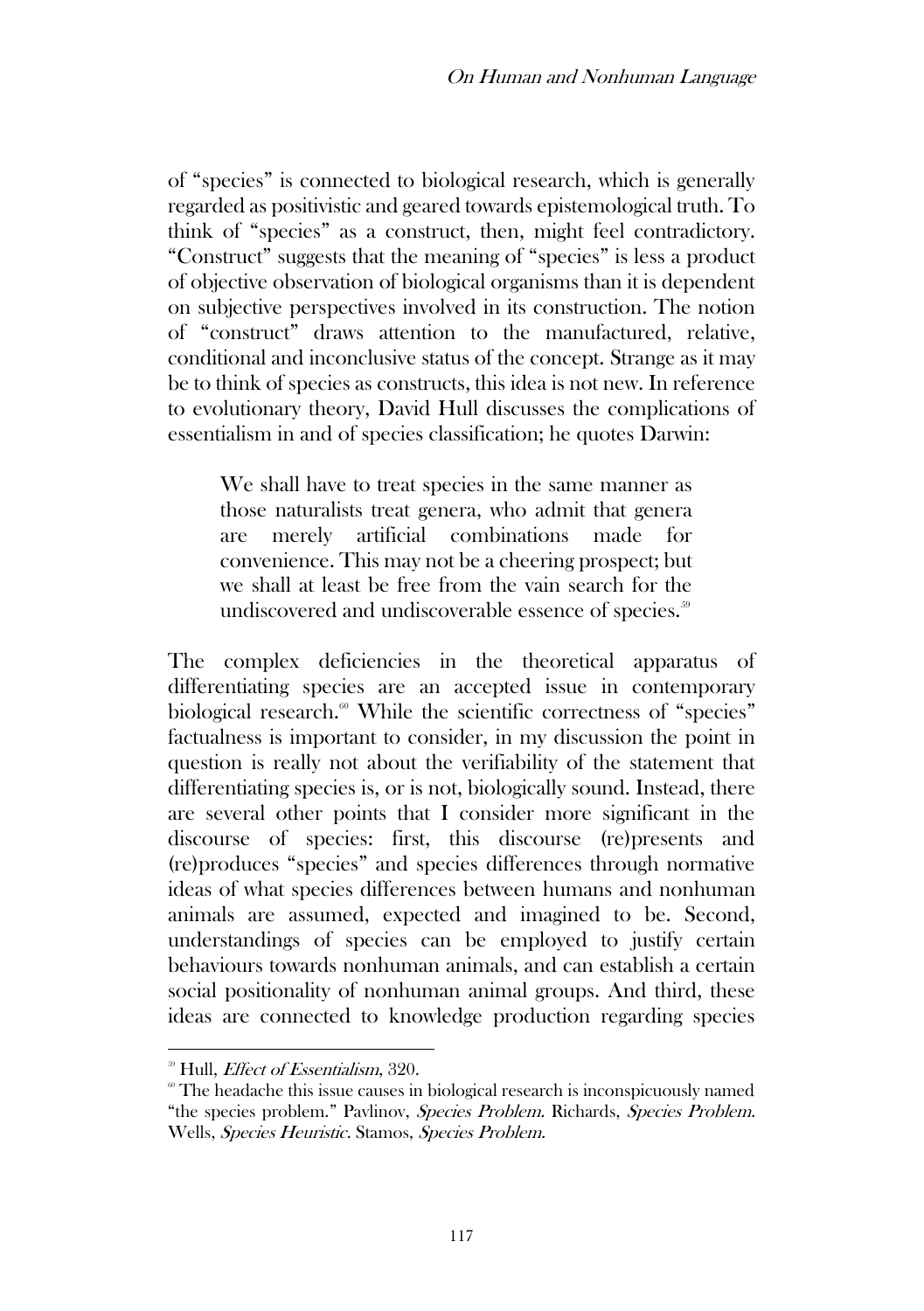naturalisation, justification, preservation and monitoring. In constructing a specific representation of species, positionality based on differentiation and categorisation is the basis for hegemonic power structures. The consequences of this positionality permeate every branch of reality. For instance, constructing a specieshierarchised society supports an economic model predicated on differentiation and exclusion, where the line between production and consumption coincides with species.

Practices of taxonomy are strongly linked to knowledge production: they have zoological explanatory power. This means that constructs of species "must bear some relation to the actual qualities and requirements of the species in question, beyond mere prejudice . . . [A]nd here discrimination is equivalent to prejudice. But discrimination also means the making of . . . distinctions; being able to discriminate or distinguish on the basis of knowledge or objects or subjects in question."<sup>61</sup> Representation of species, then, is an accumulation of constructed naturalised differences. Firstly, these are differences that subjects embody. These differences are studied and established in the context of objective biological research, producing "species" as an object of knowledge. Secondly, the conditions under which this knowledge production occurs are important. Research is embedded in an anthropocentric context and informed by anthropocentric ideas and norms.<sup>62</sup>

In an anthropocentric context, ideas of species lose their explicit connection to their specific anthropocentric origin: species seems to be a self-explanatory, natural, normal, unquestioned concept that is inherent to reality. And it seems inherent to reality, or more accurately, to a commonly agreed upon reality as presented and represented by humans. Species do not exist because of their ontological actuality but because of epistemological processes of

 $61$  Cole et al., "Speciesism," 2.

<sup>&</sup>lt;sup>62</sup> What is considered fact, is fact within a context, and to neglect taking into account this context, is an indicator of anthropocentrism. Research necessarily holds implicit and explicit narratives (mine does, too) and these narratives both echo the conditions of the context from which it is produced, as well as creates narratives that informs other contexts it is related to. Such conditions are inevitable, and they necessarily leave their imprint on all aspects of research (such as motive, approach, process, result, and interpretation of result).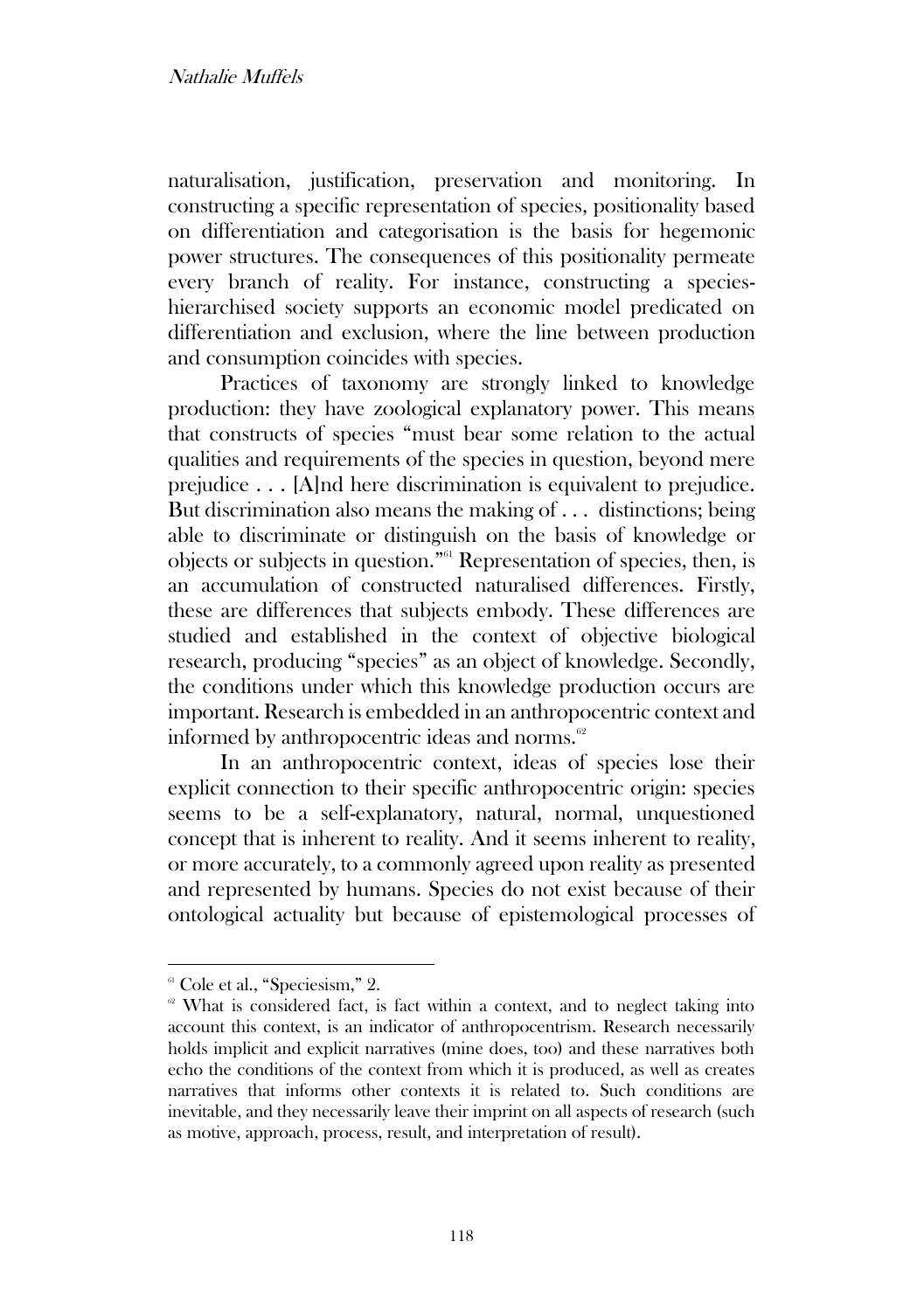differentiation. Species difference is a useful tool for structuring interspecies society: humans formulate normative ideas on species and species differences, and because of this, "species" exists. It is not the case as that acknowledging, mapping and implementing (consequences of) species differentiation result from objective, biologically embodied necessity. These processes of differentiation do not emerge spontaneously but constitute an effective and functional system of differentiation that, if instrumentalised as it has been throughout human history, creates and maintains a privileged human position over nonhuman animals (both linguistically and otherwise).

## **Conclusion**

Privileging a human linguistic position over nonhuman linguistic presence potentially results in the obscuration, erasure, and alteration of nonhuman linguistic presence due to anthropocentric normativity in contemporary interspecies society. Species discourses shape the lives of nonhuman linguistic subjects. The degree of anthropogenic influence on nonhuman subjects' living environments varies, but it is universally and continually present. A linguistic perspective on the environmental terms of nonhuman animal subjects' lives reveals the significance of conceptualising linguistically exemplified ecological concepts in relation to anthropocentrism and ideas on "species." This perspective sheds light on the resulting reinforcement of anthropocentric hierarchical interspecies relations, and the deterioration and erasure of nonhuman animal subjects' linguistic presence.

Up to now, my inquiry has transpired in comparatively theoretical, abstract spheres. The issues I have discussed do, however, have concrete consequences. In this final section, I will therefore touch upon ways in which discourses of species and language reverberate in "real life." Studies suggest, for example, that human-induced noise pollution (by traffic or other forms of human presence) affects animals' acoustic communication. Anthropogenic sound pollution and city surfaces disturb animal communication by scattering sound waves and creating multiple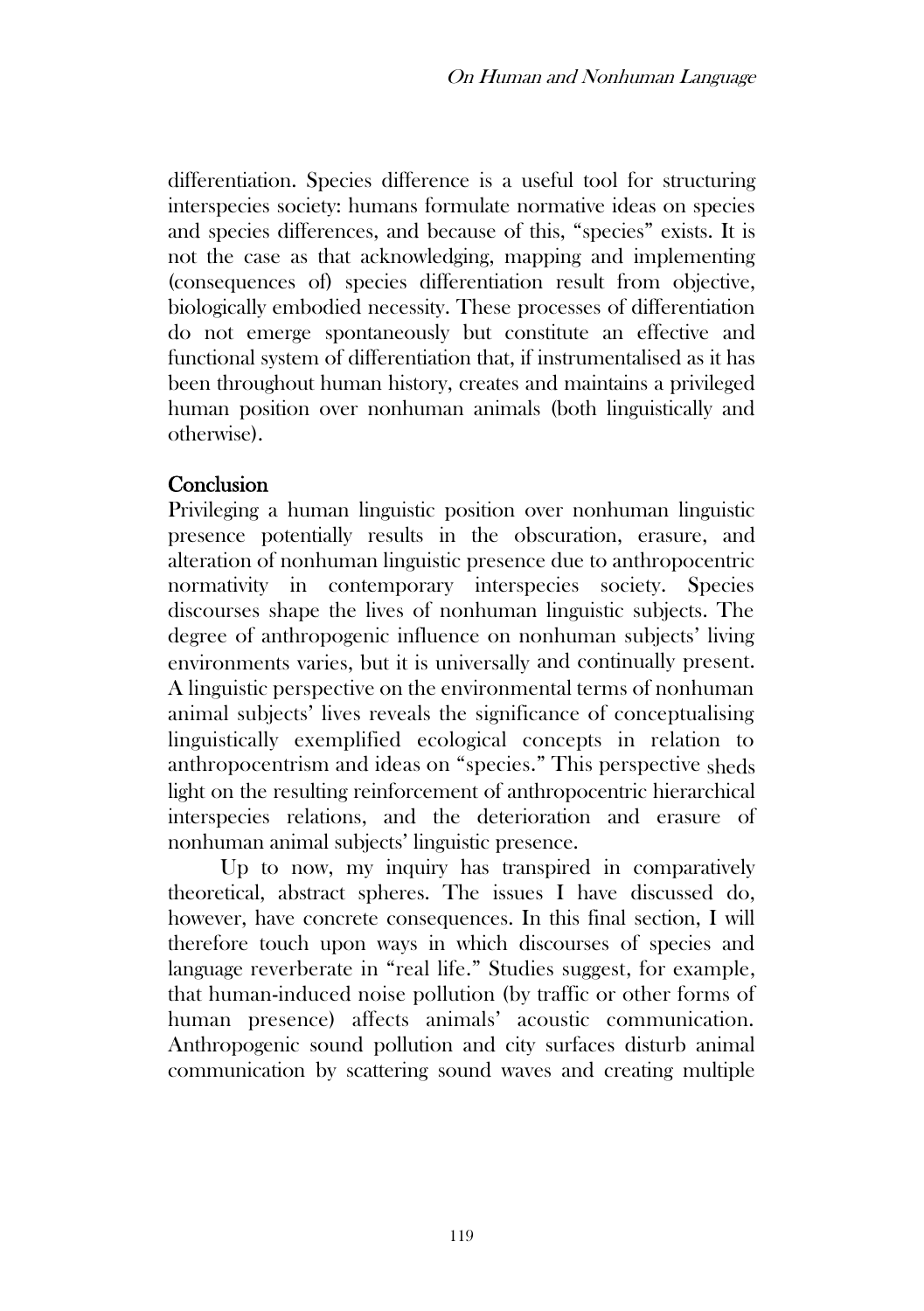reverberations, interfering with animal communicative practices.<sup>63</sup> It has often been observed, for instance, that birds living in cities sing at a different pitch than conspecifics living in areas with less anthropogenic sound pollution. $64$  This shows that anthropocentric contexts alter the living conditions of nonhuman linguistic subjects.

In the case of birds, sound pollution can mask bird vocalisations, requiring the birds to modify their vocalisations by increasing their duration, changing their structure, and producing them at different times and different frequencies—all of this provided that the birds are capable of "adaptations," as they are called (all of which are virtually unnoticeable by non-ornithologist humans).<sup>65</sup> Research on bird language grammar suggests its significant structural and substantive complexity.<sup>66</sup> This implies that altering birds' linguistic practices consequentially influences and reformulates birds' modes of communication, potentially irreversibly. The voices of birds incapable of "adapting" are at risk of being silenced or erased.

Studies show that in addition to disrupting bird communication, anthropogenic noise pollution affects insects, fish and amphibians.<sup>67</sup> Light pollution affects nonhuman animals, such as by changing the timing of bird songs. $68$  Anthropocentric living conditions alter nonhuman animals' communicative processes but

<sup>&</sup>lt;sup>63</sup> Slabbekoorn et al., "Sound Transmission," 67. Perhaps it strikes one as surprising that after discussing the effects of using a term like "communication" to describe nonhuman animal language, as opposed to for instance "speaking," I now fall back on precisely this word. This has less to do with my philosophical perspective on this type of phrasing, than with the practical complication that paraphrasing "communication" as, perhaps, "dialogue" or "language exchange" would bring me in a tricky situation since doing so consequently alters the connotative meaning of the paraphrased content for the exact reasons that I have been presenting throughout this article. If anything, this issue only brings out yet another layer in the relation between "species" and "language," a layer I might explore at another place, but in the meantime, I will have to compromise with this footnote.

<sup>64</sup> Brumm and Zollinger, "Avian Vocal," 187; Brumm and Horn, "Noise Pollution," 254; Roca et al, "Shifting Frequencies," 1269; Wiley, "Noise Matters," 216. <sup>65</sup> Murgui and Hedblom, *Ecology and Conservation*, 104.

<sup>&</sup>lt;sup>66</sup> Meijers, When Animals Speak, 54.

 $\degree$  Murgui and Hedblom, *Ecology and Conservation*, 97.

<sup>68</sup> Gómez and Macgregor-Fors, "A Global Synthesis," 1134.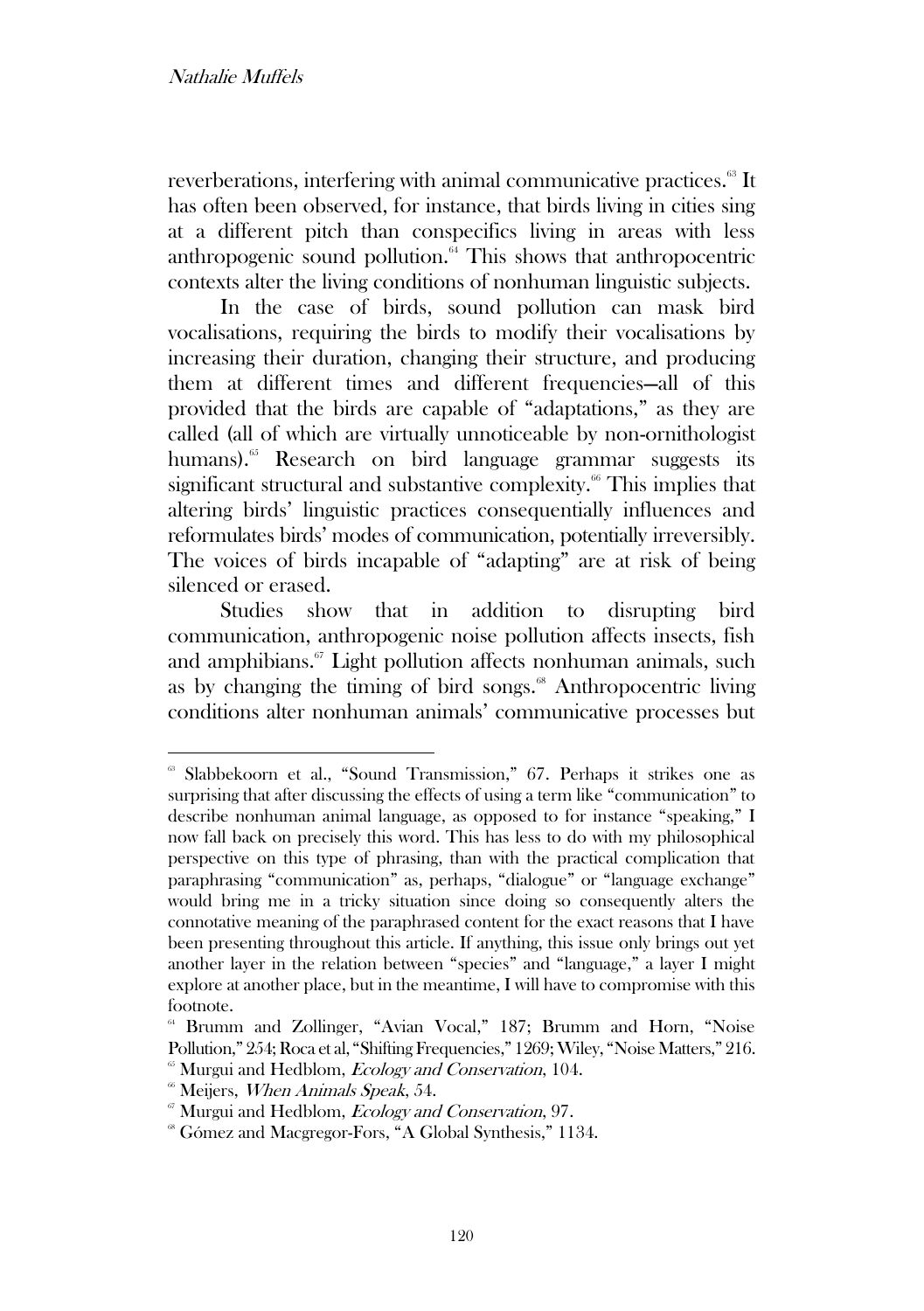also lead to animal migration.<sup>69</sup> Nonhuman subjects leave areas affected by human activity when the changed living conditions prevent effective communication, forcing animals to migrate to areas that accommodate their communication methods; in anthropocentric environments, there is only room for animals with languages that can adapt. Were nonhuman animal language to hold an equal status to human language in popular imagination, then light pollution might be handled differently than it is currently, because in that situation, the risks of compromission or extinction of animal language practices would be considered equally disastrous as it would be for human languages. But since nonhuman languages are not *really* considered to be languages, their potential endangerment and extinction are not *really* considered disastrous by humans.

#### **Bibliography**

- Akmajian, Adrian, Richard A. Demers, and Robert M. Harnish. Linguistics: an Introduction to Language and Communication. Cambridge: MIT Press, 1979.
- Beehour, "How Many Bees Are Left in the World," accessed March 10th, 2022, https://beehour.com/how-many-bees-are-left-in-the-world/.
- Bauman, Richard, and Charles L. Briggs. Voices of Modernity. Cambridge: Cambridge University Press, 2003.
- Brumm, Henrik, and Andrew Horn. "Noise Pollution and Conservation." In Encyclopedia of Animal Behavior, edited by J. Choe, 254-259. London: Academic Press, 2019.
- -- and Sue Anne Zollinger. "Avian Vocal Production in Noise." In Animal Communication and Noise, edited by H. Brumm, 187-227. Heidelberg: SpringerVerlag, 2013.
- Burton, Tim, director. Mars Attacks! Warner Bross, 1996.
- Chomsky, Noam. Language and Mind. Cambridge: Cambridge University Press, 2006.
- Cole, Lucinda, Donno Landry, Bruce Boeher, Richard Nash, Erica Fudge, Robert Markley and Cary Wolfe. "Speciesism, Identity Politics, and Ecocriticism: A Conversation with Humanists and Posthumanists." The Eighteenth Century (Lubbock) 52, no. 1 (2011): 87-106. Philadelphia: University of Pennsylvania Press, [https://doi.org/10.1353/ecy.2011.0004.](https://doi.org/10.1353/ecy.2011.0004)
- Gould, James L. "Honey Bee Recruitment: The Dance-Language Controversy." Science (American Association for the Advancement of Science) 189 (1975): 685-693.
- Griffin, Emory. A First Look at Communication Theory. New York: McGraw Hill, 2012.

<sup>&</sup>lt;sup>69</sup> Murgui and Hedblom, *Ecology and Conservation*, 97.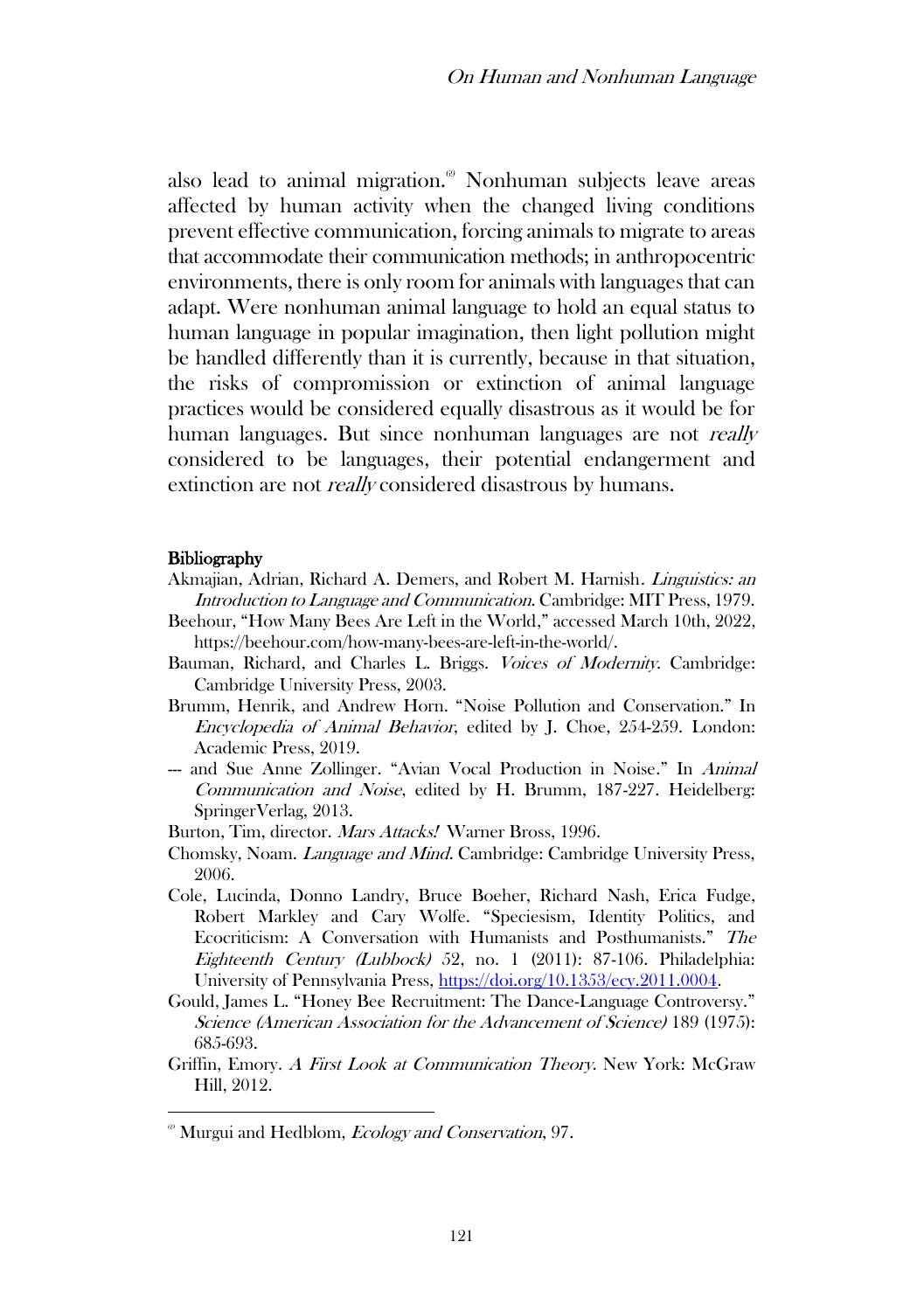- Hall, Stuart, Jessica Evans and Sean Nixon. Representation. SAGE Publications, 2013.
- Heath, John. The Talking Greeks. Speech, Animals and the Other in Homer, Aeschylus, and Plato. New York: Cambridge University Press, 2005.
- Hull, David L. "The Effect of Essentialism on Taxonomy—Two Thousand Years of Stasis (I)." The British Journal for the Philosophy of Science 15 (1965): 314-326, Oxford University Press.
- Lyons, John. Language and Linguistics: an Introduction. New York: Cambridge University Press, 1981.
- ---. Natural Language and Universal Grammar. Cambridge: Cambridge University Press, 1991.
- Marín-Gómez, H. Oscar and Ian Macgregor-Fors. "A Global Synthesis of the Impacts of Urbanization on Bird Dawn Choruses." Ibis: International Journal of Avian Science 163 (2021): 1133-1154.
- Meijer, Eva. Animal Languages. Secret Conversations of the Living World. London: John Murray, 2019.
- --. When Animals Speak: Towards an Interspecies Democracy. New York: New York University Press, 2019.
- Moore, Rich and Byron Howard, directors. Zootopia, Walt Disney Studios Motion Pictures, 2016.
- Morris, Michael. An Introduction to the Philosophy of Language. Cambridge: Cambridge University Press, 2006.
- Murgui, Enrique and Marcus Hedblom. *Ecology and Conservation of Birds in* Urban Environments. Cham: Springer International Publishing AG, 2017, [https://doi.org/10.1007/978-3-319-43314-1.](https://doi.org/10.1007/978-3-319-43314-1)
- Nagel, Thomas. "What is it Like to be a Bat?" The Philosophical Review 83, No. 4 (October 1974): 435-450.
- Orwell, George. Animal Farm, Penguin Books, 2008.
- Pavlinov, Igor Y, ed. The Species Problem. Ongoing Issues. London: IntechOpen, 2013.
- Pinker, Steven. The Language Instinct. Penguin Books, 1994.
- Reznikova, Zhanna. Studying Animal Languages Without Translation: An Insight from Ants. Cham: Springer, 2017.
- Richards, Richard A. The Species Problem: A Philosophical Analysis. New York: Cambridge University Press, 2010.
- Roca, Irene T., Louis Desrochers, Matteo Giacomazzo, Andrea Bertolo, Patricia Bolduc, Raphaël Deschesnes, Charles A. Martin, Vincent Rainville, Guillaume Rheault and Raphaël Proulx. "Shifting Song Frequencies in Response to Anthropogenic Noise: A Meta-analysis on Birds and Anurans," Behav Ecol 27 (2016): 1269–1274.
- Slabbekoorn, Hans, Pamela Yeh and Kimberly Hunt. "Sound Transmission and Song Divergence: a Comparison of Urban and Forest Acoustics," Condor 109 (2007): 67–78.
- Stamos, David N. The Species Problem: Biological Species, Ontology, and the Metaphysics of Biology. Oxford: Lexington Books, 2003.